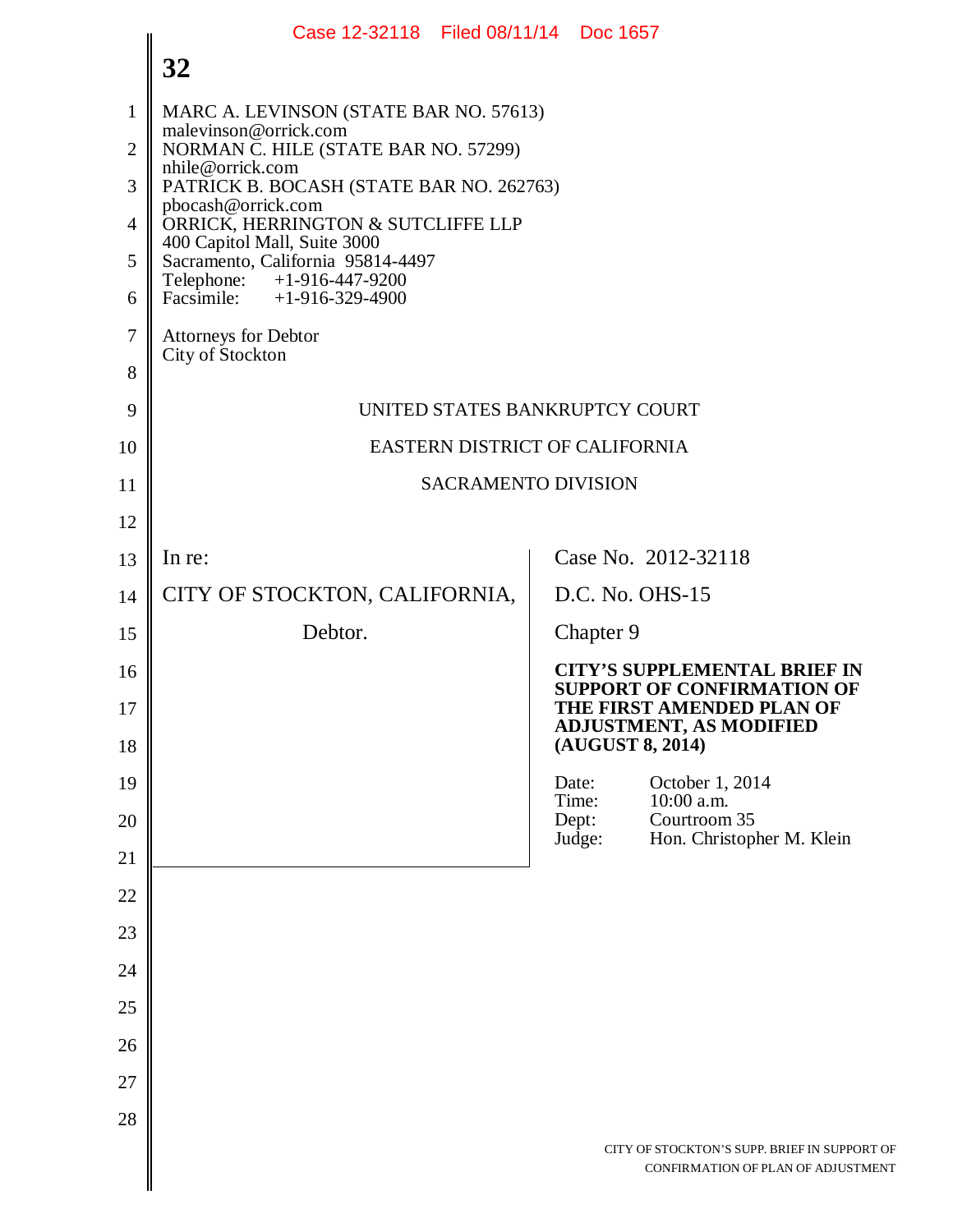|      |                 |    |                |       | <b>TABLE OF CONTENTS</b>                                                                                                                |             |
|------|-----------------|----|----------------|-------|-----------------------------------------------------------------------------------------------------------------------------------------|-------------|
|      |                 |    |                |       |                                                                                                                                         | <b>Page</b> |
| I.   |                 |    |                |       |                                                                                                                                         |             |
| II.  |                 |    |                |       |                                                                                                                                         |             |
|      | A.              |    |                |       | The City's Decision Not To Impair Pensions Was Made In Good Faith  3                                                                    |             |
|      |                 | 1. |                |       | The Impact of Terminating The City's CalPERS Contract 4                                                                                 |             |
|      |                 |    | a.             |       |                                                                                                                                         |             |
|      |                 |    | $\mathbf b$ .  |       | The City Would Be Excluded From The CalPERS System5                                                                                     |             |
|      |                 |    | c.             |       | City Employees Would Have No Pension Immediately<br>Following Termination, Requiring The City To Enter The                              |             |
|      |                 |    | $\mathbf{d}$ . |       | CalPERS Would Have A Claim For The \$1.6 Billion                                                                                        |             |
|      |                 | 2. |                |       | CalPERS Is The Market Standard For Pensions In California, And                                                                          |             |
|      |                 |    | a.             |       |                                                                                                                                         |             |
|      |                 |    |                | (i)   | An Independent System Would Be Less Efficient<br>Than CalPERS, And Would Therefore Cost More 9                                          |             |
|      |                 |    |                | (ii)  | An Independent System Would Cause The City To<br>Incur Significant Start Up, Transition, And                                            |             |
|      |                 |    |                | (iii) | An Independent System Would Lack Reciprocity                                                                                            |             |
|      |                 |    |                | (iv)  | Conclusion: An Independent Pension System Is Not                                                                                        |             |
|      |                 |    | b.             |       |                                                                                                                                         |             |
|      |                 |    | c.             |       | Contracting with Private Pension Administrator  12                                                                                      |             |
|      |                 |    | $\mathbf{d}$ . |       |                                                                                                                                         |             |
|      |                 | 3. |                |       | The City Cannot Impair Pensions Without Irreparably Damaging Its                                                                        |             |
|      |                 | 4. |                |       | City Employees And Retirees Already Have Borne More Than<br>Their Share Of The Bankruptcy Burden, And The City Has                      |             |
|      |                 | 5. |                |       | The City's Impairment Of Pensions Will Breach Its Labor                                                                                 |             |
|      | <b>B.</b>       |    |                |       | The City's Plan Properly Classifies Pension Claims Separately From                                                                      |             |
|      | $\mathcal{C}$ . |    |                |       | The CalPERS Lien Applies Outside Of Bankruptcy, And Would Limit<br>What Creditors Could Expect To Receive If The City's Bankruptcy Case |             |
| III. |                 |    |                |       |                                                                                                                                         |             |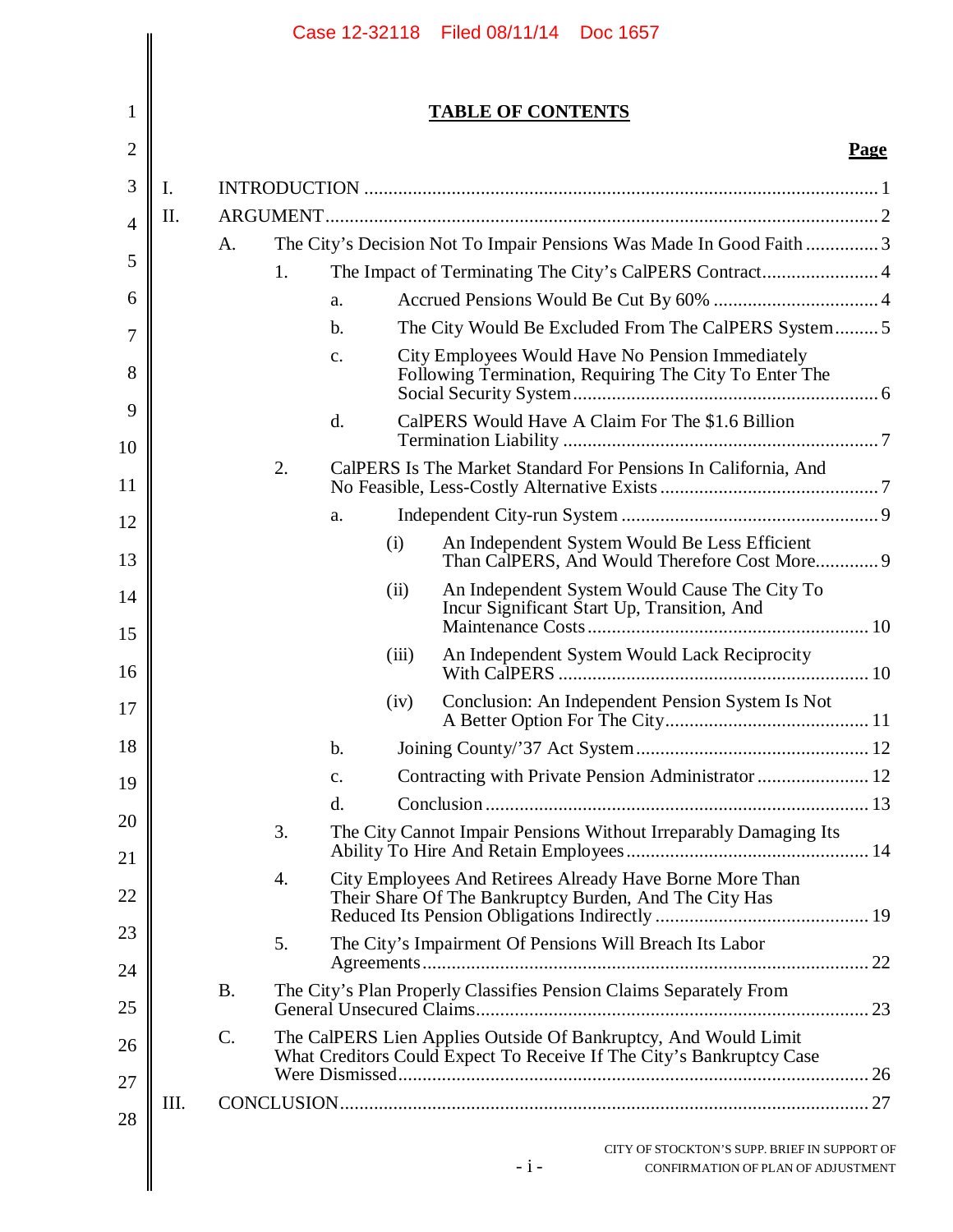|                | Case 12-32118   Filed 08/11/14   Doc 1657                                                     |
|----------------|-----------------------------------------------------------------------------------------------|
|                |                                                                                               |
| $\mathbf 1$    |                                                                                               |
| $\overline{2}$ | <b>TABLE OF AUTHORITIES</b>                                                                   |
| 3              | Page(s)                                                                                       |
| $\overline{4}$ | <b>Federal Cases</b>                                                                          |
| 5              | Association of Retired Employees of the City of Stockton v. City of Stockton,                 |
| 6              |                                                                                               |
| 7              | Barakat v. Life Ins. Co. of Va. (In re Barakat),                                              |
| 8              | In re City of Stockton, California,                                                           |
| 9              |                                                                                               |
| 10             | Class Five Nev. Claimants v. Dow Corning Corp. (In re Dow Corning Corp.),                     |
| <b>11</b>      | In re Jersey City Medical Center,                                                             |
| 12             |                                                                                               |
| 13             | Steelcase Inc. v. Johnston (In re Johnston),                                                  |
| 14             |                                                                                               |
| 15             | In re Wabash Valley Power Ass'n,                                                              |
| 16             | Wells Fargo Bank, N.A. v. Loop 76 (In re Loop 76, LLC),                                       |
| 17             |                                                                                               |
| 18             | <b>Statutes</b>                                                                               |
| 19             | 11 U.S.C.                                                                                     |
| 20             |                                                                                               |
| 21             |                                                                                               |
| 22             |                                                                                               |
| 23             |                                                                                               |
| 24             |                                                                                               |
| 25             |                                                                                               |
| 26             |                                                                                               |
| 27             |                                                                                               |
| 28             |                                                                                               |
|                | CITY OF STOCKTON'S SUPP. BRIEF IN SUPPORT OF<br>$-ii -$<br>CONFIRMATION OF PLAN OF ADJUSTMENT |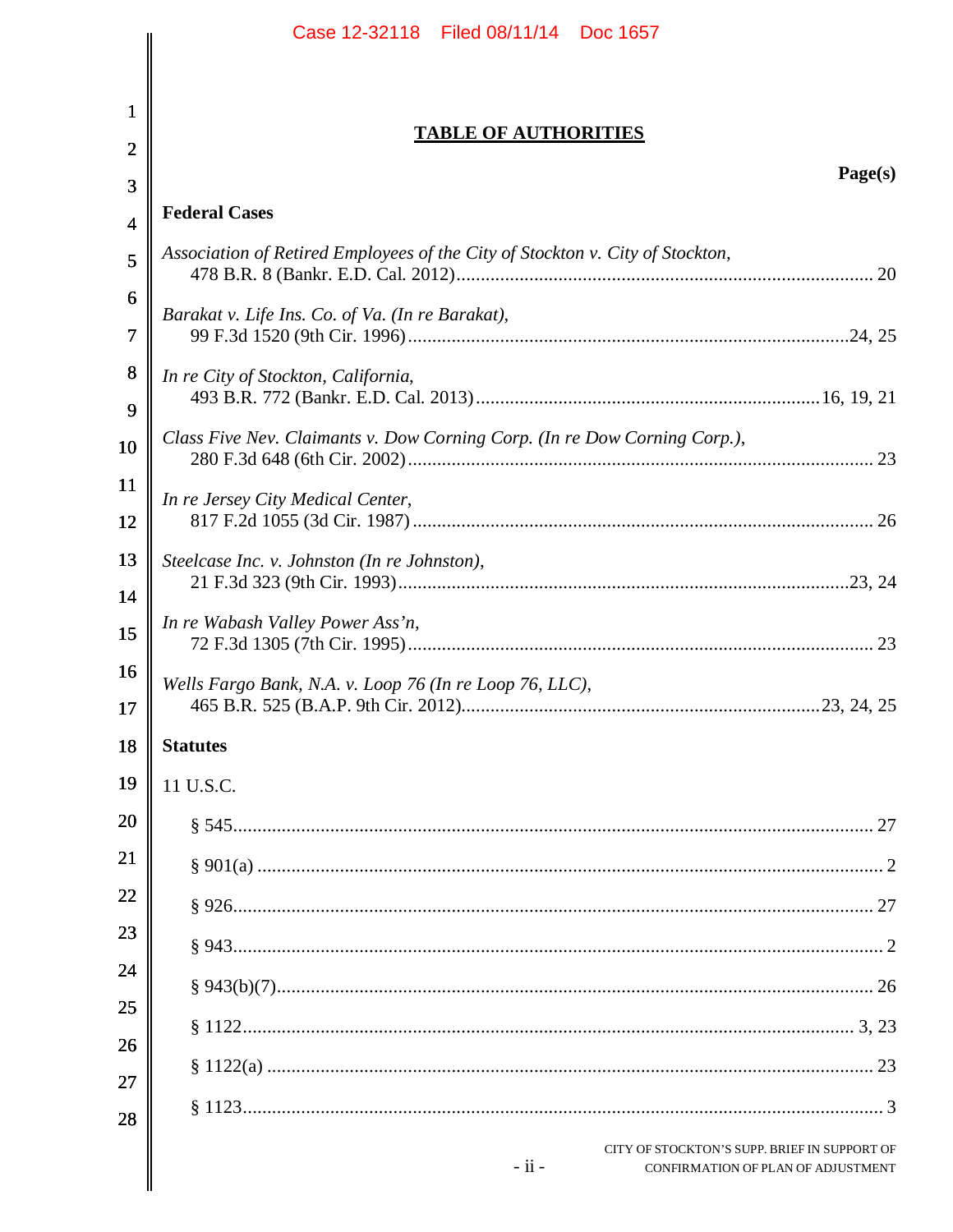# Case 12-32118 Filed 08/11/14 Doc 1657  $\mathbf{1}$  $\overline{2}$  $\overline{4}$ Cal. Gov't Code  $\overline{7}$  $§ 31520....$ CITY OF STOCKTON'S SUPP. BRIEF IN SUPPORT OF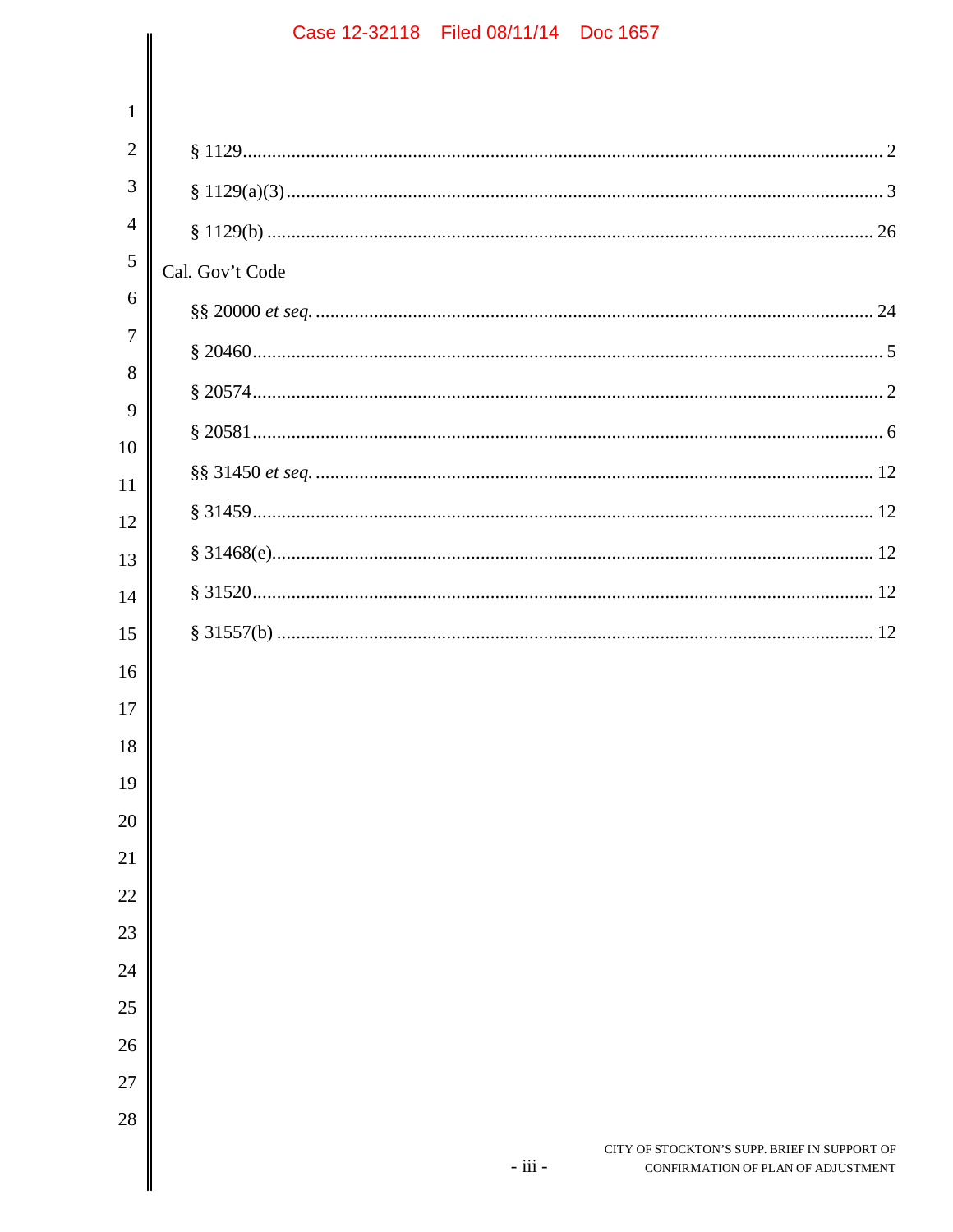# **I. INTRODUCTION**

1

2 3 4 5 6 7 At the hearing held on July 8, 2014, the Court requested a "more focused analysis" from the City and other supporters of its plan of adjustment<sup>1</sup> on whether and how the City's Plan could be confirmed in the event the Court concludes that the City's pension obligations to its current and former employees are capable of being impaired in bankruptcy. The Court raised several interconnected issues, including those relating to the California Government Code provision that grants CalPERS a senior and priming lien upon the termination of a pension plan.

8 9 10 11 12 13 14 15 16 17 18 19 20 21 The fact is that if Stockton has any hope of retaining its key employees, and particularly employees essential to public health and safety such as its sworn police officers, its *only* option is not to impair its pension obligations. The evidence in support of the City's decision is uncontroverted by any competent evidence, and Franklin, while complaining about the City's approach, has not suggested any feasible alternative. Instead, Franklin has opined that following the undisputed 60% reduction in pension benefits that would result from termination of the City's participation in CalPERS, City employees would remain on the job because once the damage was done, it was done. This baseless assumption completely ignores the evidence showing that City employees have job options outside of Stockton and that they would be incentivized to leave the City quickly in order to maximize their future pension benefits. In fact, City employees would be motivated to leave within six months of the termination in order to avoid losing their "classic" CalPERS status under the Public Employees' Pension Reform Act of 2013 ("**PEPRA**"). This rapid loss of employees in a short period would seriously impact the City's ability to provide necessary public services to its residents and businesses.

22

23 24 This brief discusses the overwhelming and incontrovertible evidence in support of the City's decision not to play chicken with its workforce, and contrasts Franklin's half-hearted and hollow arguments and "evidence" in opposition thereto. It also discusses why the City's decision,

25

26 27 <sup>1</sup> The Court's reference at the time of the July 8, 2014 hearing was to the City's First Amended Plan for the Adjustment of Debts of City of Stockton, California, as Modified (June 2, 2014) [Dkt. No. 1535]. The City subsequently filed a revised plan of adjustment in light of the Court's July 8 ruling on valuation, its First Amended Plan for the Adjustment of Debts of City of Stockton, California, as Modified (August 8, 2014) ("**Plan**"). Any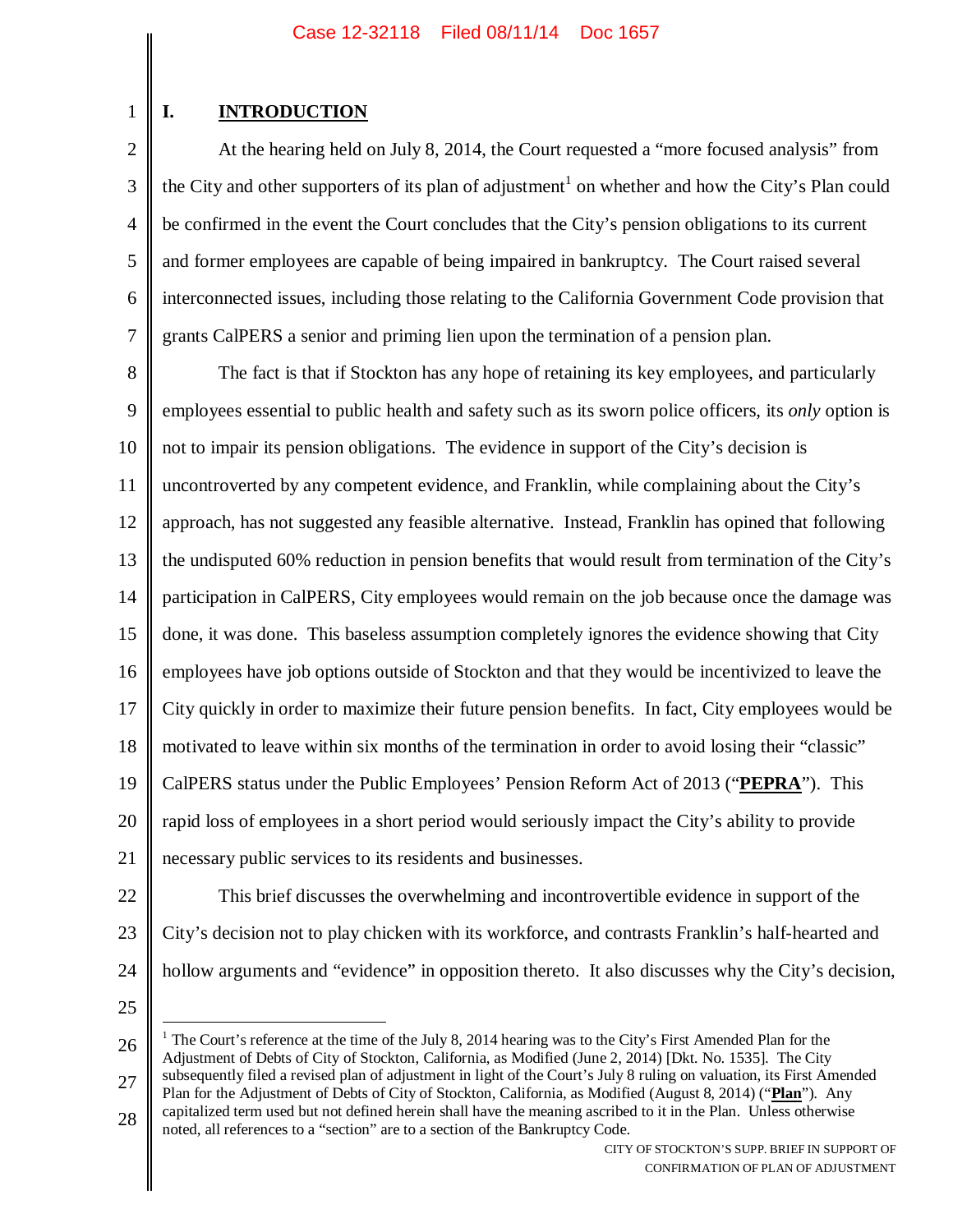1 2 3 4 as embodied in its Plan, satisfies the chapter 9 confirmation requirements of Bankruptcy Code § 943 and those provisions of § 1129 incorporated by § 901(a), regardless of whether its pension obligations can be impaired. Finally, the brief discusses the CalPERS lien in the context of the best interest of creditors test.

5

# **II. ARGUMENT**

6 7 8 9 10 11 12 13 14 15 16 17 18 19 20 21 22 23 24 The Court requested at the July 8th hearing that the City explain why the Court should confirm the City's Plan even if the Court were to assume (1) that the City could impair its pension obligations through bankruptcy, and (2) that the threatened lien under Cal. Gov't Code § 20574 ("CalPERS Lien") was unenforceable in bankruptcy. Conf. Tr.<sup>2</sup>, July 8, 2014, at 47:20-25 (comments of the Court).<sup>3</sup> Ultimately, whether the City can legally impair pensions is a purely academic question for the City. Stockton has already reduced its pension obligations indirectly, and has imposed drastic cuts to its staffing, compensation, and other post-employment benefits (such as retiree medical). All of these reductions have fallen squarely on the shoulders of the City's retirees and current employees. Any further cuts to pensions would further harm the same retirees and current employees who have already been impaired and would irreparably damage the City's ability to hire new employees and to retain experienced ones. The lack of an experienced and high-quality workforce would, in the opinion of the City Council and staff, threaten the City's viability because there is no telling how quickly, if ever, the City could recover from the loss of a large number of its key employees, including police officers. The City thus submits that it is unnecessary for the Court to determine whether or not the City has the legal ability to impair pensions. Similarly, there is no need for the Court to determine whether the lien imposed upon termination of a CalPERS pension plan by Government Code § 20574 survives in chapter 9. However, if the Court were to make such a ruling, it would only potentially impact whether the Plan is proposed in good faith under Bankruptcy Code

25

<sup>2</sup> Transcript of Confirmation Proceedings ("**Conf. Tr.**").

26 27 28  $3$  For the convenience of the Court and parties in interest, the City will file a separate pleading (or pleadings) that attach the pertinent parts of each trial exhibit and trial transcript cited herein. In the case of transcripts, the pleading(s) will attach copies of only the pages cited and surrounding pages for context as necessary. In the case of declarations, the pleading(s) will attach only the declaration itself and those exhibits referred to in the brief, rather than all exhibits to the declaration.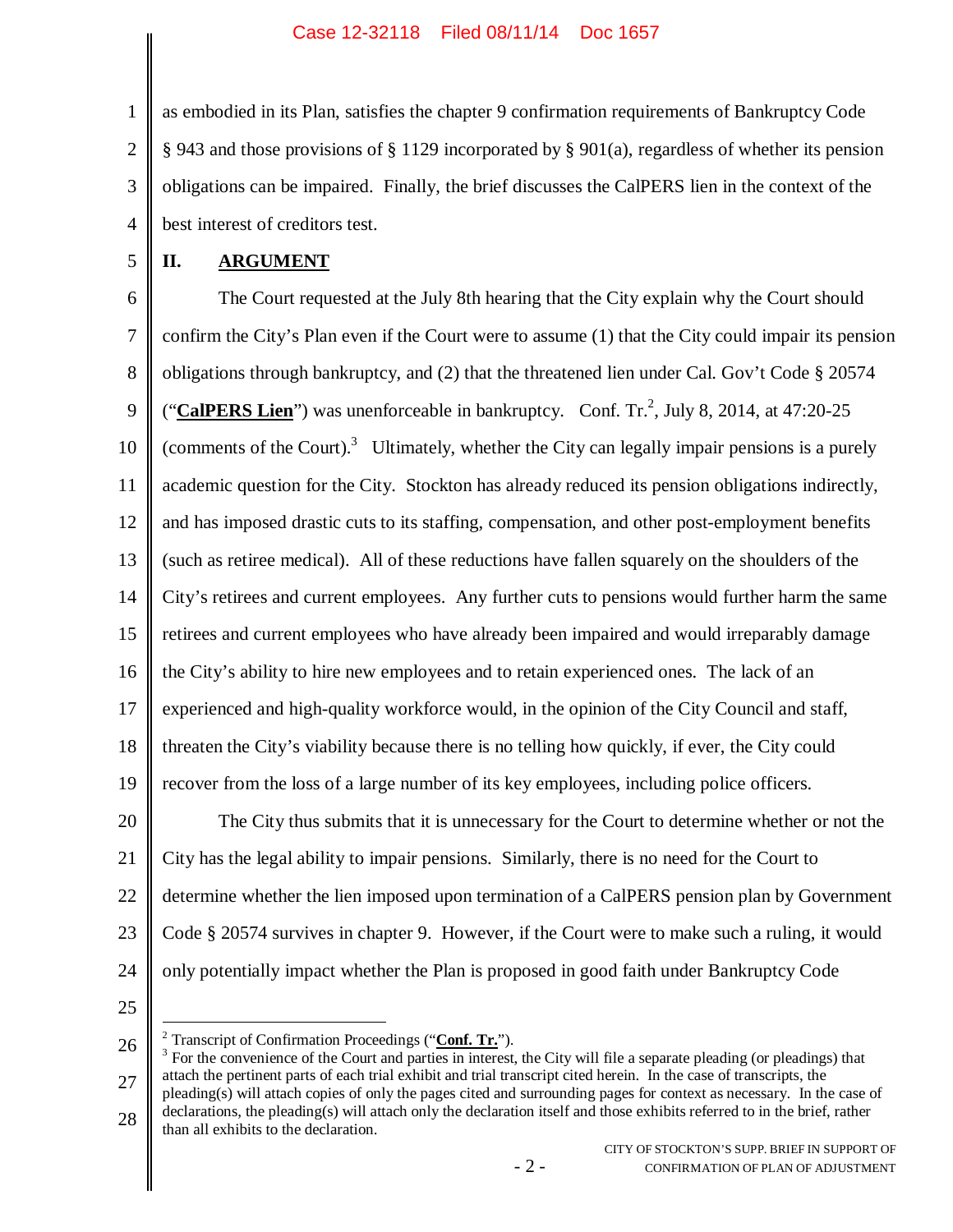§ 1129(a)(3) and whether the City has properly classified its creditors under Bankruptcy Code §§ 1122 and 1123.<sup>4</sup>

3 4 5 6 7 8 9 10 As to good faith, the evidence presented by the City, both at the confirmation hearing and during the eligibility phase, amply demonstrates that the City has no viable alternative to maintaining its pension obligations to its employees and retirees through the vehicle of the CalPERS plan. Impairing pensions would result in the termination of the City's CalPERS contract, a \$1.6 billion termination liability that would swamp other claims, an exodus of City employees, and the unwinding of the City's negotiated deals with other creditors, including its nine unions. The City's decision not to impair its pension obligations, even in light of a potential ruling that such impairment is permissible, is thus made in the utmost good faith.

11 12 13 14 15 16 17 18 19 20 21 As to classification, any decision regarding the status of CalPERS would not necessitate a re-classification with regard to either Franklin or the pension claims. Even if the pension claims could be impaired, there are meaningful differences between the pension claims and other general unsecured claims, and the City has sound reasons for classifying them separately. Moreover, even if the City were forced to lump pension claims in with the rest of Class 12, none of the other creditors in that class would benefit, particularly Franklin. Rather, the \$1.6 billion of pension claims would join Franklin and others in Class 12, overwhelming the Franklin claim. This is particularly true when coupled with the \$545 million of Class 12 claims held by retirees and their beneficiaries on account of the elimination of their health benefits, as well as the renewed claims of the City's nine labor unions, because termination of the City's CalPERS-administered pension plans would violate its collective bargaining agreements.<sup>5</sup>

22

1

2

#### **A. The City's Decision Not To Impair Pensions Was Made In Good Faith.**

- 23 24 25 In order to remain a viable, livable community, Stockton must be able to attract and retain qualified employees to provide City services and to maintain public health and safety. The record is replete with evidence from two City Managers, the Police Chief, the City's pension expert and
- 26

28  $<sup>5</sup>$  Moreover, such contracts would have to be renegotiated, likely at greater cost to the City because the unions would</sup> require additional compensation and/or benefits in light of the loss of pension benefits, leaving less money available for creditors going forward.

<sup>27</sup> <sup>4</sup> As all of the other confirmation requirements have been thoroughly briefed by the parties, this brief will not address them.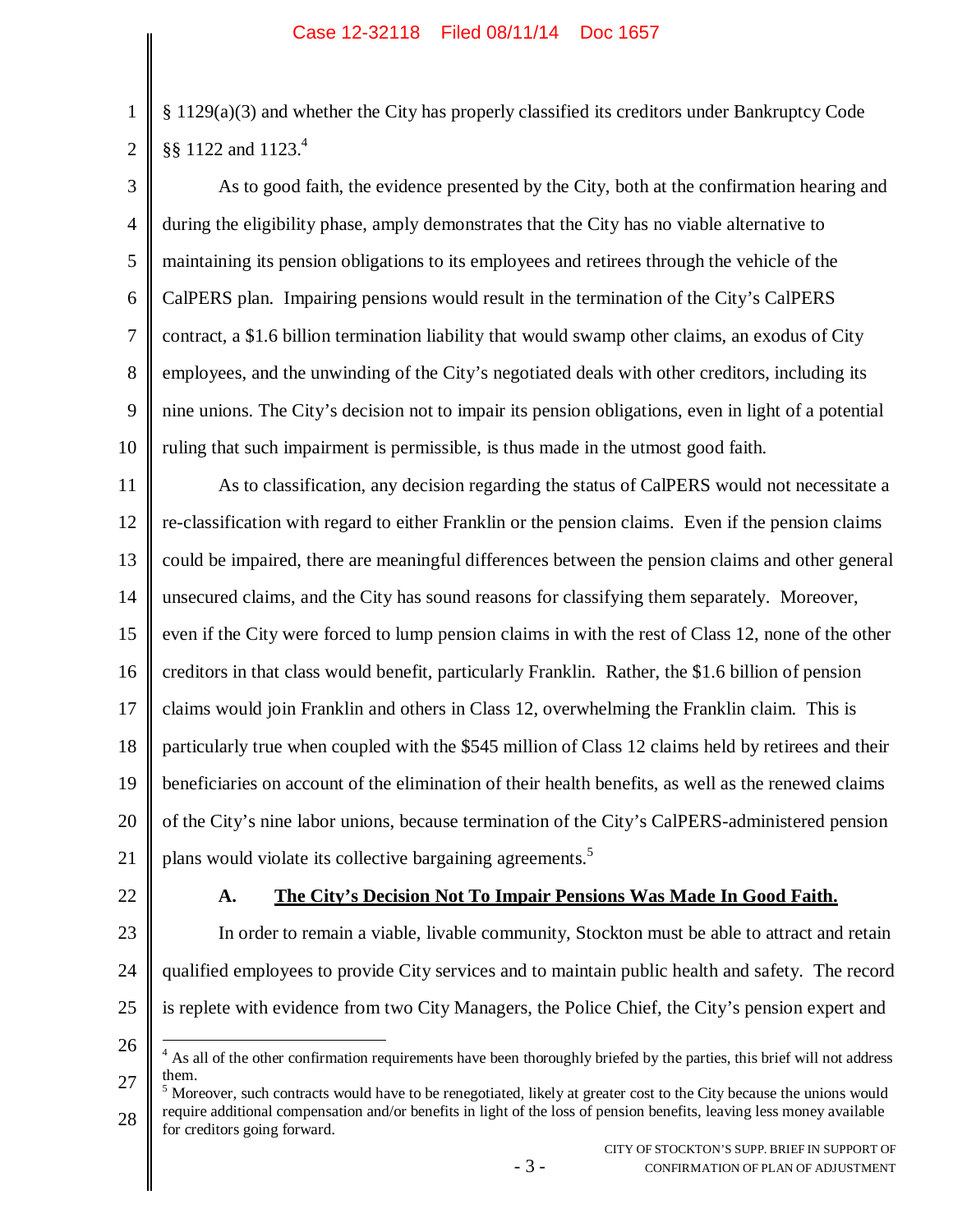$\mathsf{I}$ 

| $\mathbf{1}$   | others establishing that the City cannot impair pensions without crippling its ability to hire and                                                                                                                                              |
|----------------|-------------------------------------------------------------------------------------------------------------------------------------------------------------------------------------------------------------------------------------------------|
| $\mathbf{2}$   | retain employees. The only contrary "evidence" is the anecdotal conjecture of Franklin's                                                                                                                                                        |
| 3              | financial expert that the employees in Detroit did not flee for other employers when their pensions                                                                                                                                             |
| $\overline{4}$ | were threatened, and that therefore the City's employees will stay if their pensions are impaired.                                                                                                                                              |
| 5              | This despite Stockton employees being able to transfer their pensions to virtually any other city,                                                                                                                                              |
| 6              | county, or special district within California and being incentivized to do so within six months                                                                                                                                                 |
| $\tau$         | after termination under PEPRA.                                                                                                                                                                                                                  |
| 8              | 1.<br>The Impact Of Terminating The City's CalPERS Contract.                                                                                                                                                                                    |
| 9              | Even assuming away the asserted CalPERS Lien, the basic consequences of terminating                                                                                                                                                             |
| 10             | the City's CalPERS contract are undisputed:                                                                                                                                                                                                     |
| 11             | <b>Accrued Pensions Would Be Cut By 60%.</b><br>a.                                                                                                                                                                                              |
| 12             | CalPERS would reduce the pensions of City employees and retirees accrued through the                                                                                                                                                            |
| 13             | termination date pro rata by approximately 60%. According to CalPERS' Deputy Chief Actuary,                                                                                                                                                     |
| 14             | David Lamoureux, upon termination CalPERS would require the City to pay an amount                                                                                                                                                               |
| 15             | "sufficient to ensure payment of all vested pension rights of the [City's] employees accrued                                                                                                                                                    |
| 16             | through the termination date." Lamoureux $DTD^6$ , $\llbracket 38$ . Because the City lacks the ability to pay                                                                                                                                  |
| 17             | the Termination Liability, which Lamoureux testified was approximately \$1.6 billion as of June                                                                                                                                                 |
| 18             | 30, 2012, "benefits to employees must be reduced pro rata based on the amount of the                                                                                                                                                            |
| 19             | Termination Payment that is not funded." <i>Id.</i> , $\P$ 41, 43; Leland DTD <sup>7</sup> , $\P$ 17 (calculating                                                                                                                               |
| 20             | termination liability). Kim Nicholl, the City's pension expert, confirmed Lamoureux's testimony,                                                                                                                                                |
| 21             | saying that because the City had accumulated assets into its pension plans equal to only 40% of                                                                                                                                                 |
| 22             | the plans' termination liabilities, the result would be a 60% reduction for all accrued benefits.                                                                                                                                               |
| 23             | Conf. Tr., June 4, 2014, at 17:11-17 (testimony of Kim Nicholl).                                                                                                                                                                                |
| 24             | //                                                                                                                                                                                                                                              |
| 25             |                                                                                                                                                                                                                                                 |
| 26             | <sup>6</sup> Direct Testimony Declaration of David Lamoureux in Support of CalPERS' Response to Franklin's Objection to<br>Confirmation of the City of Stockton's First Amended Plan of Adjustment [Dkt. No. 1440, Trial Ex. 4015]              |
| 27<br>28       | "Lamoureux DTD").<br>Direct Testimony Declaration of Robert Leland in Support of Confirmation of First Amended Plan for the<br>Adjustment of Debts of City of Stockton, California (November 15, 2013) [Dkt. No. 1388, Trial Ex. 3057] ("Leland |
|                | DTD").<br>CITY OF STOCKTON'S SUPP. BRIEF IN SUPPORT OF<br>$-4-$<br>CONFIRMATION OF PLAN OF ADJUSTMENT                                                                                                                                           |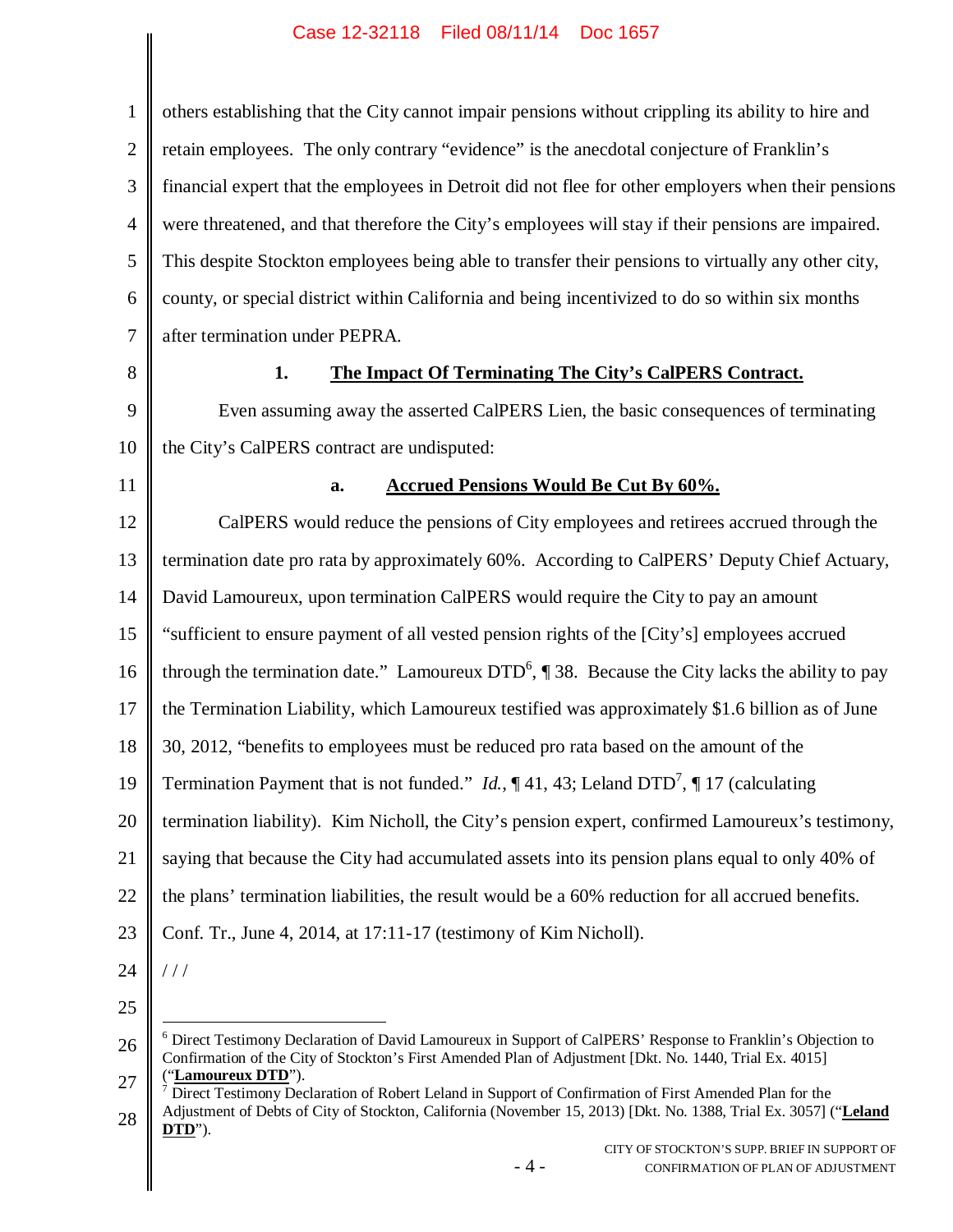|                | Case IZ-32118 Filed 08/11/14 DOC 1057                                                                                                                                                                                                                                    |
|----------------|--------------------------------------------------------------------------------------------------------------------------------------------------------------------------------------------------------------------------------------------------------------------------|
| $\mathbf{1}$   | This pro rata reduction would apply to the pension benefits of all employees and retirees                                                                                                                                                                                |
| $\overline{2}$ | equally. In other words, Stockton lacks the ability to impair some pensions more or less than                                                                                                                                                                            |
| 3              | others. Conf. Tr., May 14, 2014, at 180:24-181:5 (testimony of David Lamoureux). Thus, for                                                                                                                                                                               |
| $\overline{4}$ | example, the City could not remediate past "pension spiking." Counsel for Franklin                                                                                                                                                                                       |
| 5              | acknowledged as much during closing argument:                                                                                                                                                                                                                            |
| 6              | THE COURT: But what I'm still not getting is whether you have a                                                                                                                                                                                                          |
| 7              | solution for remedying past pension spiking that does not amount to<br>getting so angry at a pension spiker that you are going to take a<br>non-pension spiker out and shoot them.                                                                                       |
| 8<br>9         | MR. JOHNSTON: I think that we heard Mr. Lamoureux testify that<br>if there's an impairment of pension, the impairment applies ratably.                                                                                                                                   |
| 10             | THE COURT: That means across the board.                                                                                                                                                                                                                                  |
| 11             | MR. JOHNSTON: Yeah. So I don't know that there is a solution                                                                                                                                                                                                             |
| 12             | that says you can pick and choose among people with vested<br>benefits and say you're not touched and you're touched. I don't                                                                                                                                            |
| 13             | believe that that can be done, at least according to Mr. Lamoureux's<br>testimony.                                                                                                                                                                                       |
| 14             | Conf. Tr., June 4, 2014, at 198:12-25 (Franklin closing argument). Any impairment would                                                                                                                                                                                  |
| 15             | therefore harm not only the relatively small number of those who receive large pensions, but also                                                                                                                                                                        |
| 16             | the vast majority of pensioners with modest pensions who have already seen substantial cuts to                                                                                                                                                                           |
| 17             | their post-employment benefits, including those at the bottom of the spectrum who currently                                                                                                                                                                              |
| 18             | receive very low benefits. For instance, termination would reduce the average retiree without                                                                                                                                                                            |
| 19             | medical benefits to an annual pension of \$9,612. See Haase Elig. Decl. <sup>8</sup> , $\parallel$ 5 (average pension                                                                                                                                                    |
| 20             | received by current retirees without medical benefits is \$24,029). This would cause real and                                                                                                                                                                            |
| 21             | significant "collateral damage" for the City's current employees and retirees, particularly those                                                                                                                                                                        |
| 22             | 1,100 retirees who have already lost their health benefits.                                                                                                                                                                                                              |
| 23             | b.<br>The City Would Be Excluded From The CalPERS System.                                                                                                                                                                                                                |
| 24             | The City would not be allowed to rejoin CalPERS for at least three years. See Cal. Gov't                                                                                                                                                                                 |
| 25             | Code § 20460; Lamoureux DTD, ¶46. Even then, in order to rejoin CalPERS, the City would                                                                                                                                                                                  |
| 26             | have to assume all of the liabilities for services performed under the terminated contract. See Cal.                                                                                                                                                                     |
| 27             |                                                                                                                                                                                                                                                                          |
| 28             | <sup>8</sup> Declaration of Teresia Haase In Support of City of Stockton's Statement of Qualifications Under Section 109(c) of<br>the United States Bankruptcy Code [Dkt. No. 21, Trial Ex. 1052] ("Haase Elig. Decl.").<br>CITY OF STOCKTON'S SUPP. BRIEF IN SUPPORT OF |
|                | $-5-$<br>CONFIRMATION OF PLAN OF ADJUSTMENT                                                                                                                                                                                                                              |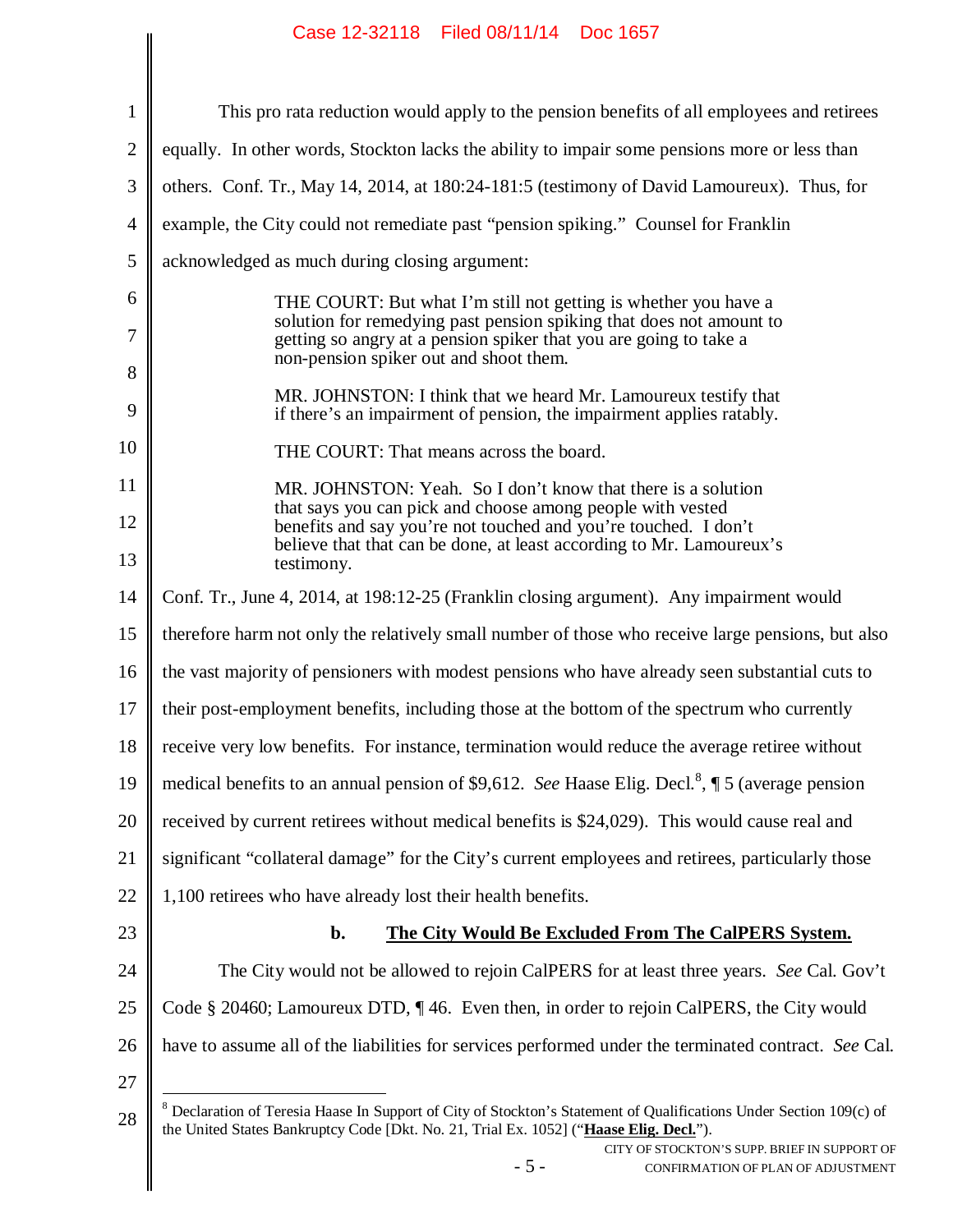1 2 3 4 5 Gov't Code § 20581; Conf. Tr., May 14, 2014, at 184:8-11 (testimony of David Lamoureux). Stated another way, in order to rejoin CalPERS, the City would have to re-assume all of the liabilities that it owed prior to termination. Thus, if pensions were impaired and the prediction of City leaders and its pension expert about massive defections proved correct, after three years when the City could rejoin CalPERS, it could do so only by paying the full cost.

6 7

#### **c. City Employees Would Have No Pension Immediately Following Termination, Requiring The City To Enter The Social Security System.**

8 9 10 11 12 13 14 15 16 17 As discussed in more detail below, it would take a minimum of six months, and realistically at least a year, for the City to establish and implement its own pension system. Conf. Tr., June 4, 2014, at 21:11-23 (testimony of Kim Nicholl). Alternatively, there would be at least some lead time required for the City to join the San Joaquin County pension plan or to establish a pension plan with a private administrator. In any case, during this intervening period, City employees would not be covered by any pension plan. Instead, they would be covered by Social Security, which provides a substantially lower level of benefits relative to the CalPERS benefits and which Nicholl testified is "not like a retirement benefit really, realistically." *Id.*, at 49:6-7; *see id.*, at 19:16-22 (employees must enter Social Security when they are not covered by a pension plan).

18 19 20 21 22 23 24 25 26 27 There are two reasons why it is not in the best interest of the City or its employees to enter the Social Security System. First, because of differences in the funding of CalPERS and Social Security, employees would receive less under Social Security than they would under CalPERS. Conf. Tr., June 4, 2014, at 39:4-12 (testimony of Kim Nicholl). Second, Social Security requires that an employer and its employees each contribute 6.2% of payroll, which is money that could be spent more efficiently. *Id.*, at 19:16-22. Because the City could never exit Social Security, even if it were later to establish or join a new pension plan, these required Social Security contributions would continue until each covered employee's retirement. *Id*. The contributions to Social Security would not only decrease the amount of money available to the City to establish any new pension system, but would also limit the City's financial ability to pay claims.

28  $/ /$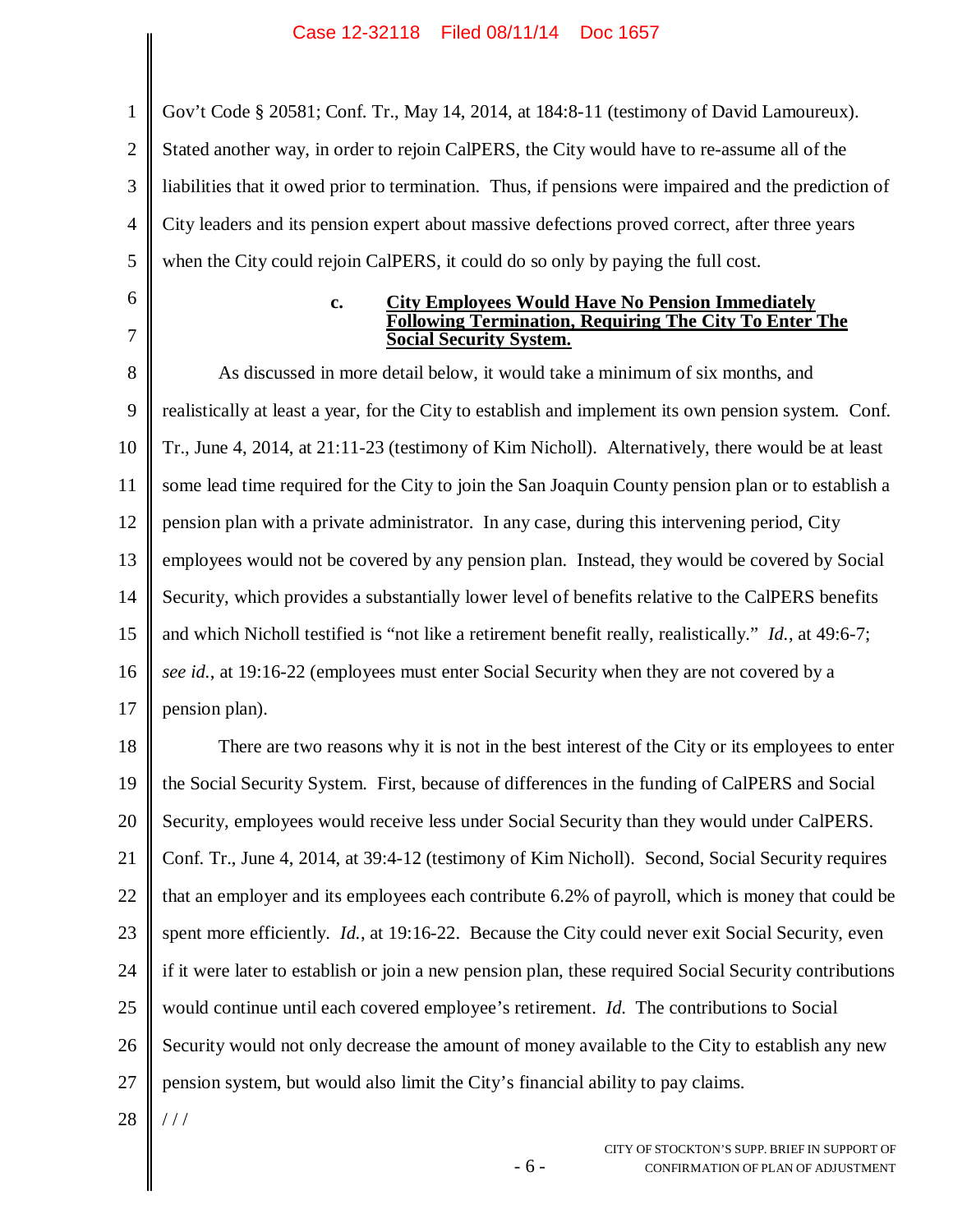| ŕ |  |
|---|--|

## **d. CalPERS Would Have A Claim For The \$1.6 Billion Termination Liability.**

| 3              | As noted above, CalPERS, as the agent of the employees and retirees, would hold a claim                                                                                                                                                      |
|----------------|----------------------------------------------------------------------------------------------------------------------------------------------------------------------------------------------------------------------------------------------|
| $\overline{4}$ | for the entire \$1.6 billion termination liability. Needless to say, were the \$1.6 billion claim                                                                                                                                            |
| 5              | secured by a valid lien on the City's assets, every other creditor would be worse off – including                                                                                                                                            |
| 6              | those who reached agreements with the City during the mediation conducted by Judge Perris.                                                                                                                                                   |
| 7              | Even if the lien is unenforceable, though, CalPERS' unsecured \$1.6 billion claim "would"                                                                                                                                                    |
| 8              | represent 73.3% of the unsecured claims pool, compared with a roughly 24.7% share for Retiree                                                                                                                                                |
| 9              | Health Benefit Claimants (\$545 million) and an approximate 1.58% share for Franklin". Leland                                                                                                                                                |
| 10             | DTD, ¶ 17 (assuming allowed unsecured Franklin claim of \$35 million). <sup>9</sup> It is unclear how                                                                                                                                        |
| 11             | Franklin can contend that it would receive a greater payout by forcing the City to take on an                                                                                                                                                |
| 12             | additional \$1.6 billion claim (as well as the resurrected claims of the City's labor unions as a                                                                                                                                            |
| 13             | result of the City's negotiated deals coming undone) while simultaneously spending more money                                                                                                                                                |
| 14             | to establish a separate and less efficient pension system and to cover its required Social Security                                                                                                                                          |
| 15             | contributions. The extremely unattractive prospect of the City setting up and administering its                                                                                                                                              |
| 16             | own pension system is discussed below.                                                                                                                                                                                                       |
| 17             | <b>CalPERS Is The Market Standard For Pensions In California, And No</b><br>2.                                                                                                                                                               |
| 18             | Feasible, Less-Costly Alternative Exists.                                                                                                                                                                                                    |
| 19             | Stockton's current and former City Managers each testified that a CalPERS pension is the                                                                                                                                                     |
| 20             | "market standard for government employee pensions in California." Wilson DTD <sup>10</sup> , ¶ 15; see                                                                                                                                       |
| 21             |                                                                                                                                                                                                                                              |
| 22             | $9$ Due to the Partial Judgment and the Court's July 8, 2014, finding as to the amount of Franklin's secured claim,                                                                                                                          |
| 23             | Franklin's unsecured claim is approximately \$32 million. Franklin may contend that the CalPERS claim would have<br>to be reduced to present value, as it has asserted with regard to the retirees' claims. As the City has discussed in its |
| 24             | prior briefs, the Bankruptcy Code does not provide for such a reduction. See City's Supplemental Memorandum of<br>Law in Support of Confirmation of First Amended Plan for the Adjustment of Debts of City of Stockton, California           |
| 25             | (November 15, 2013) [Dkt. No. 1309], section III.E.1, at 44-47. Moreover, the CalPERS claim for its termination<br>liability is already calculated at present value. Lamoureux DTD, Ex. 6 [Dkt. No. 1441] (Safety Plan of the City of        |
| 26             | Stockton, Annual Valuation Report as of June 30, 2012) at 28 ("Hypothetical Termination Liability"), Ex. 7<br>(Miscellaneous Plan of the City of Stockton, Amended Annual Valuation Report as of June 30, 2012) at 28                        |
| 27             | ("Hypothetical Termination Liability").<br><sup>10</sup> Direct Testimony Declaration of Kurt Wilson in Support of Confirmation of First Amended Plan for the                                                                                |
| 28             | Adjustment of Debts of City of Stockton, California (November 15, 2013) [Dkt. No. 1383, Trial Ex. 3068] ("Wilson                                                                                                                             |
|                | DTD").                                                                                                                                                                                                                                       |
|                | CITY OF STOCKTON'S SUPP. BRIEF IN SUPPORT OF<br>$-7-$<br>CONFIRMATION OF PLAN OF ADJUSTMENT                                                                                                                                                  |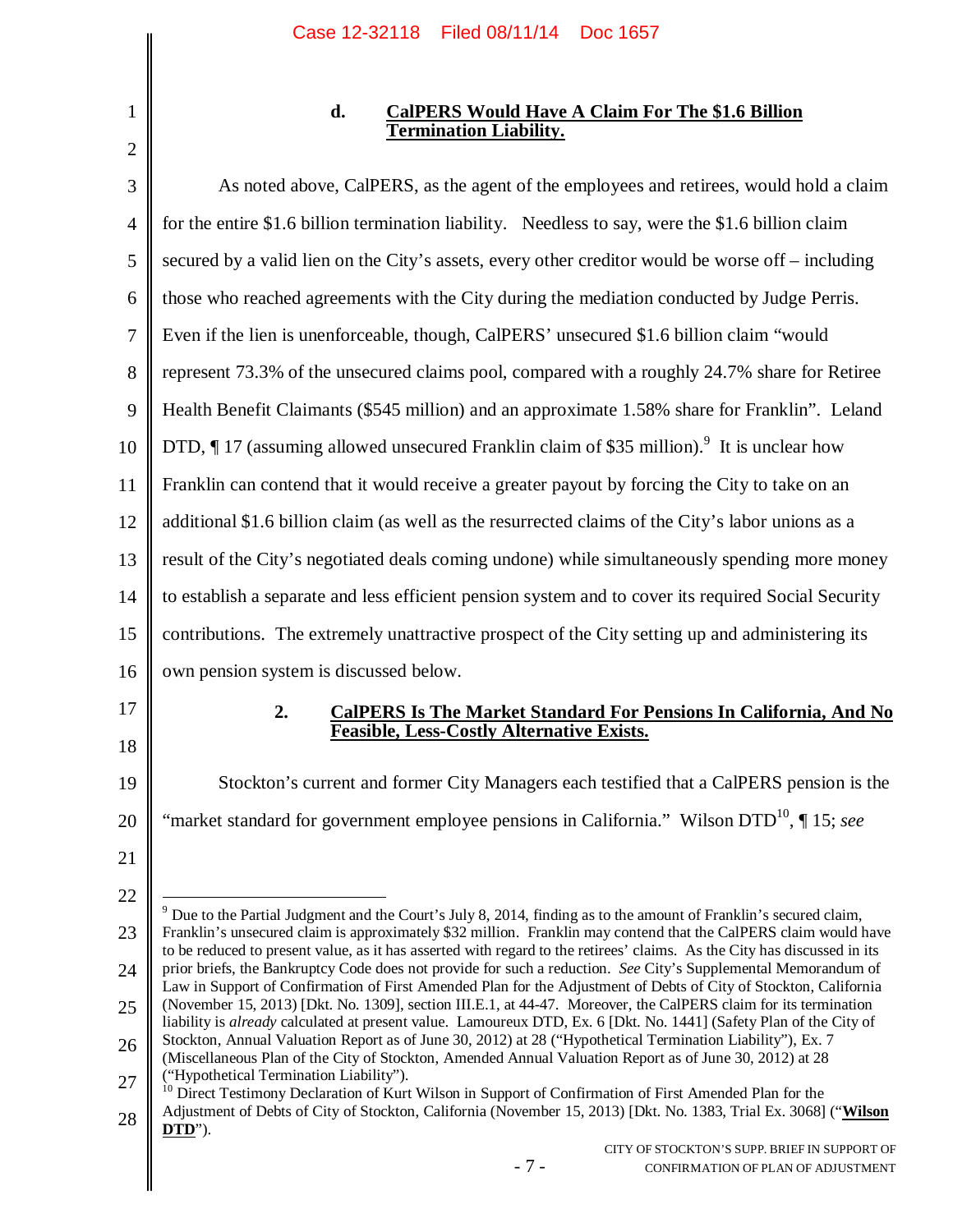| $\mathbf{1}$   | also Deis DTD <sup>11</sup> , $\P$ 29. "Ninety-nine percent of government employees in California are in the                                                                                                                         |
|----------------|--------------------------------------------------------------------------------------------------------------------------------------------------------------------------------------------------------------------------------------|
| $\mathbf{2}$   | CalPERS program or something very similar." Deis DTD, 129. The City cannot be a                                                                                                                                                      |
| $\mathfrak{Z}$ | competitive employer while offering a less generous and efficient pension program than other                                                                                                                                         |
| $\overline{4}$ | government employers. Wilson DTD, ¶15 ("The City's ability to retain and attract a qualified                                                                                                                                         |
| $\mathfrak{S}$ | workforce is dependent on the competitiveness of its total compensation package. In the                                                                                                                                              |
| 6              | absence of CalPERS or an equivalent plan, the City would be unable to compete with other                                                                                                                                             |
| $\tau$         | employers."); see also Elig. Tr. <sup>12</sup> , March 25, 2013 AM, at 60:2-7 (testimony of Robert Deis). The                                                                                                                        |
| 8              | unavoidable fact is that there simply is no viable, less costly alternative for the City. Deis DTD,                                                                                                                                  |
| 9              | ¶ 29 ("No viable, less-expensive alternative exists"); Wilson DTD, ¶ 15.                                                                                                                                                             |
| 10             | At the hearing on July 8, 2014, the Court referenced several possible alternatives to the                                                                                                                                            |
| 11             | CalPERS system. Each had been discussed by City and CalPERS witnesses, including Stockton                                                                                                                                            |
| 12             | starting its own independent pension system, joining San Joaquin County's 1937 Act retirement                                                                                                                                        |
| 13             | system, or contracting with a private pension administrator. Conf. Tr., July 8, 2014, at 29:2-30:2                                                                                                                                   |
| 14             | (comments by the Court). However, as the City's pension expert, Kim Nicholl, explained in                                                                                                                                            |
| 15             | detail, none of these alternatives constitutes a realistically feasible or beneficial option. An                                                                                                                                     |
| 16             | actuary with 25 years of experience working with public sector retirement systems, Nicholl is the                                                                                                                                    |
| 17             | Senior Vice President and National Public Sector Retirement Practice Leader for Segal                                                                                                                                                |
| 18             | Consulting. See Conf. Tr., June 4, 2014, at 9:16-10:3 (testimony of Kim Nicholl). She testified                                                                                                                                      |
| 19             | that due to the costs, delays, and other difficulties inherent to each of these three alternatives,                                                                                                                                  |
| 20             | none would ultimately provide comparative pensions at a lower cost than CalPERS, which is an                                                                                                                                         |
| 21             | established and experienced pension manager. The testimony of David Lamoureux further                                                                                                                                                |
| 22             | supported this conclusion. See Lamoureux DTD ¶ 13; Conf. Tr., May 14, 2014, at 188:17-22,                                                                                                                                            |
| 23             | 195:5-17 (testimony of David Lamoureux).                                                                                                                                                                                             |
| 24             | //                                                                                                                                                                                                                                   |
| 25             | //                                                                                                                                                                                                                                   |
| 26             |                                                                                                                                                                                                                                      |
| 27             | <sup>11</sup> Direct Testimony Declaration of Robert Deis in Support of Confirmation of First Amended Plan for the<br>Adjustment of Debts of City of Stockton, California (November 15, 2013) [Dkt. No. 1368, Trial Ex. 3046] ("Deis |
| 28             | DTD").<br>$\frac{12}{12}$ Transcript of Eligibility Proceedings ("Elig. Tr.").                                                                                                                                                       |
|                | CITY OF STOCKTON'S SUPP. BRIEF IN SUPPORT OF<br>$-8-$<br>CONFIRMATION OF PLAN OF ADJUSTMENT                                                                                                                                          |
|                |                                                                                                                                                                                                                                      |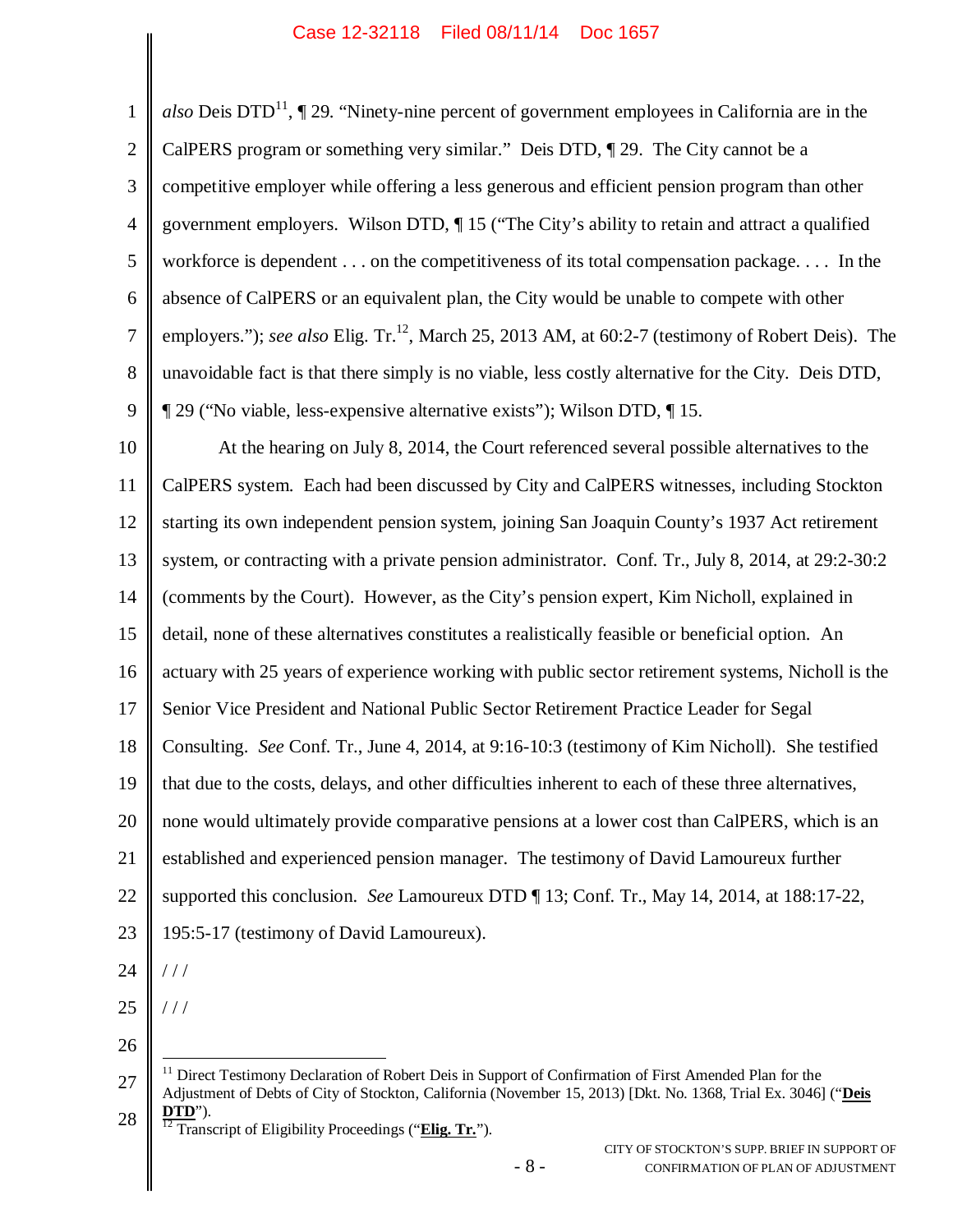|                | Case 12-32118 Filed 08/11/14 Doc 1657                                                                                     |
|----------------|---------------------------------------------------------------------------------------------------------------------------|
|                |                                                                                                                           |
| $\mathbf{1}$   | <b>Independent City-run System.</b><br>a.                                                                                 |
| $\overline{2}$ | Nicholl and Lamoureux offered several reasons why a City-run pension system is not a                                      |
| 3              | viable concept.                                                                                                           |
| $\overline{4}$ | An Independent System Would Be Less Efficient Than<br>(i)                                                                 |
| 5              | CalPERS, And Would Therefore Cost More.                                                                                   |
| 6              | Nicholl confirmed that a City-run pension system could not provide a level of benefits                                    |
| $\overline{7}$ | comparable to CalPERS benefits without costing the City more than the City is currently paying                            |
| 8              | CalPERS – a sum Franklin's financial expert, Charles Moore, called "unsustainably high." Conf.                            |
| 9              | Tr., June 4, 2014, at 26:19-27:16 (testimony of Kim Nicholl); Moore Report <sup>13</sup> , at 21. A City-run              |
| 10             | pension system would begin its life with no assets, which would necessitate a more conservative                           |
| 11             | investment strategy concentrated in bonds rather than one with a mixed portfolio of stocks, real                          |
| 12             | estate, or other higher-yield investments like those held by CalPERS. Conf. Tr., June 4, 2014, at                         |
| 13             | 26:19-27:16, 50:15-21 (testimony of Kim Nicholl). Due to the lower rate of return on bonds, the                           |
| 14             | discount rate on the City-run pension plan would be lower than CalPERS' discount rate. Id., at                            |
| 15             | 26:19-27:16. In other words, the new City portfolio of pension assets would earn less than                                |
| 16             | CalPERS earns on its investments, necessitating higher contributions or lower benefits to make                            |
| 17             | up the difference. Id. An independent City pension system also would be subject to greater                                |
| 18             | volatility in cost per member due to the risk being pooled among a smaller group of beneficiaries.                        |
| 19             | Lamoureux DTD, $\P$ 13. Thus, for a comparable level of benefits, the "normal cost" <sup>14</sup> of a City-              |
| 20             | run pension system would cost the City more than the normal cost it is currently paying to                                |
| 21             | CalPERS, and that cost would be more unpredictable from year to year.                                                     |
| 22             | //                                                                                                                        |
| 23             | //                                                                                                                        |
| 24             | //                                                                                                                        |
| 25             | <sup>13</sup> Submission by Franklin High Yield Tax-Free Income Fund and Franklin California High Yield Municipal Fund of |

26 27 Expert Report of Charles M. Moore [Dkt. No. 1293, Trial Ex. 2967], Ex. A ("**Moore Report**"). <sup>14</sup> Normal cost is defined by CalPERS as "The annual cost of service accrual for the upcoming fiscal year for active employees. The normal cost should be viewed as the long term contribution rate." *See* Glossary, *available at* https://www.calpers.ca.gov/index.jsp?bc=/utilities/glossary/home.xml#lo. It is assumed that at the outset a new

28 pension plan operated by the City would have no unfunded liability, which would be the case if the Termination Liability were discharged.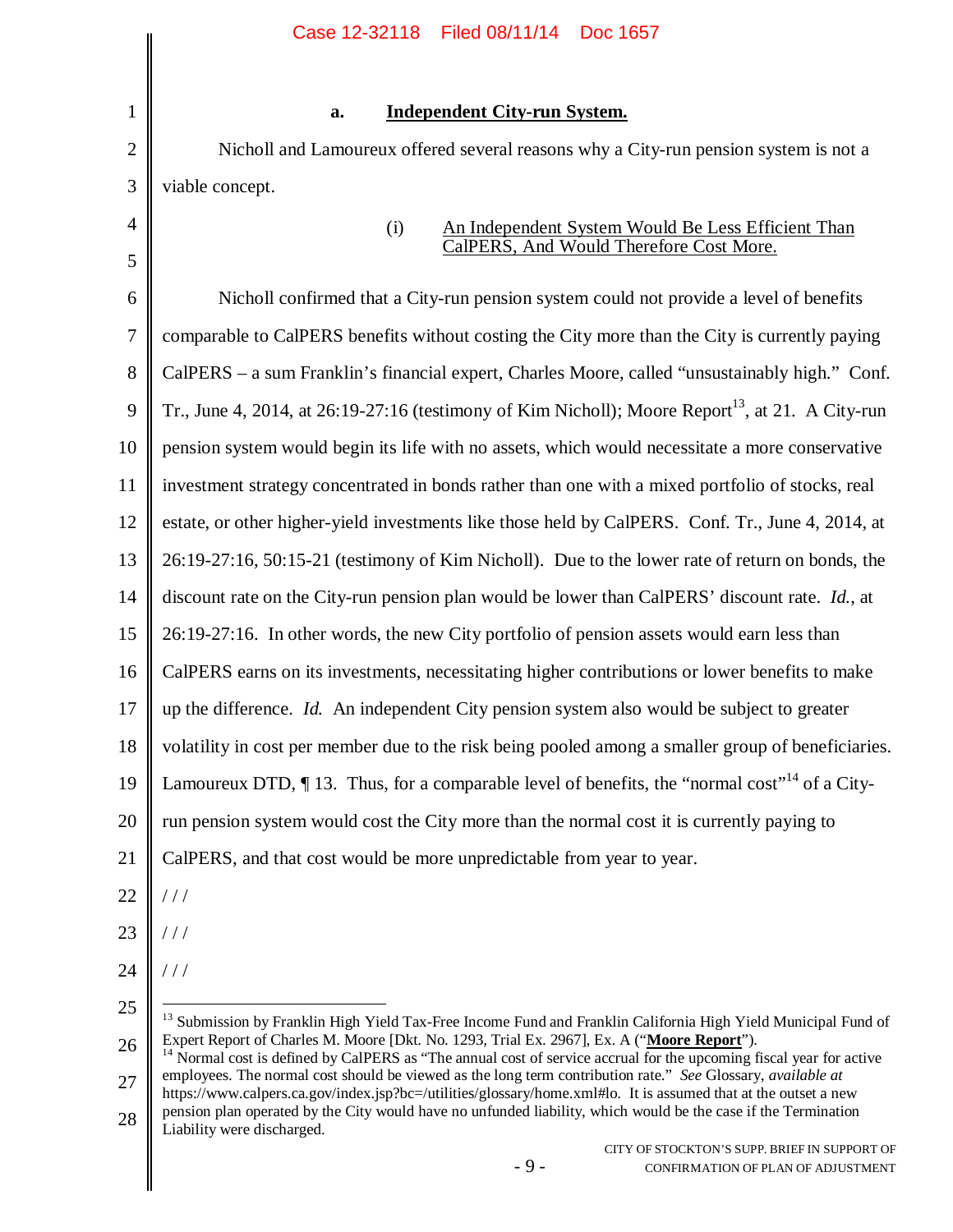(ii) An Independent System Would Cause The City To Incur Significant Start Up, Transition, And Maintenance Costs.

3 4 5 6 7 8 9 10 11 12 13 14 15 16 17 18 The costs to the City for creating and maintaining its own pension system would be substantial. The City would need to hire an actuary and legal counsel to help set up the terms of the plan. Conf. Tr., June 4, 2014, at 20:8-21:10 (testimony of Kim Nicholl). Starting from scratch, Stockton would be compelled to install a system to administer contributions and benefits, and hire staff to maintain data on active and retired employees, track beneficiaries of deceased pension recipients, monitor deaths and process payments. *Id.* It would need to create and select a board of trustees, along with crafting and adopting accompanying regulations for board decisions regarding the plan. *Id.* It would have to identify and hire a trustee to manage the system's assets. *Id.* It would need to spend time and money to develop an investment policy for the assets. *Id.* And perhaps most importantly, it would be compelled to expend resources bargaining with its employees regarding the level of benefits under the new system, as required by state public labor relations laws. *Id.* All of the foregoing would have to take place before the fledgling pension system was installed, which according to Nicholl, would likely take at least one full year. *Id.*, at 21:11-23. Once the new independent pension system was up and running, the City would incur the usual maintenance costs of administering it. Without the economies of scale that CalPERS

19 20 21 22 23 enjoys, Conf. Tr., June 4, 2014, at 23:25-24:14 (testimony of Kim Nicholl), it is unclear how the City could manage these costs without either further reducing benefits to its employees relative to those provided by CalPERS, and/or requiring larger contributions. Nicholl concluded that the City could not offer an equivalent or better retirement package than CalPERS. Conf. Tr., June 4, 2014, at 38:20-39:12, 49:8-13, 52:25-53:1 (testimony of Kim Nicholl).

24

25

1

2

## (iii) An Independent System Would Lack Reciprocity With CalPERS.

26 27 A third reason why a City-run pension system is not a viable option is the likelihood that the City would be unable to negotiate reciprocity<sup>15</sup> with CalPERS. Lamoureux testified that

 $-10-$ CITY OF STOCKTON'S SUPP. BRIEF IN SUPPORT OF CONFIRMATION OF PLAN OF ADJUSTMENT 28 <sup>15</sup> Sometimes referred to as "portability." Conf. Tr., May 14, 2014, at 184:15-21 (testimony of David Lamoureux).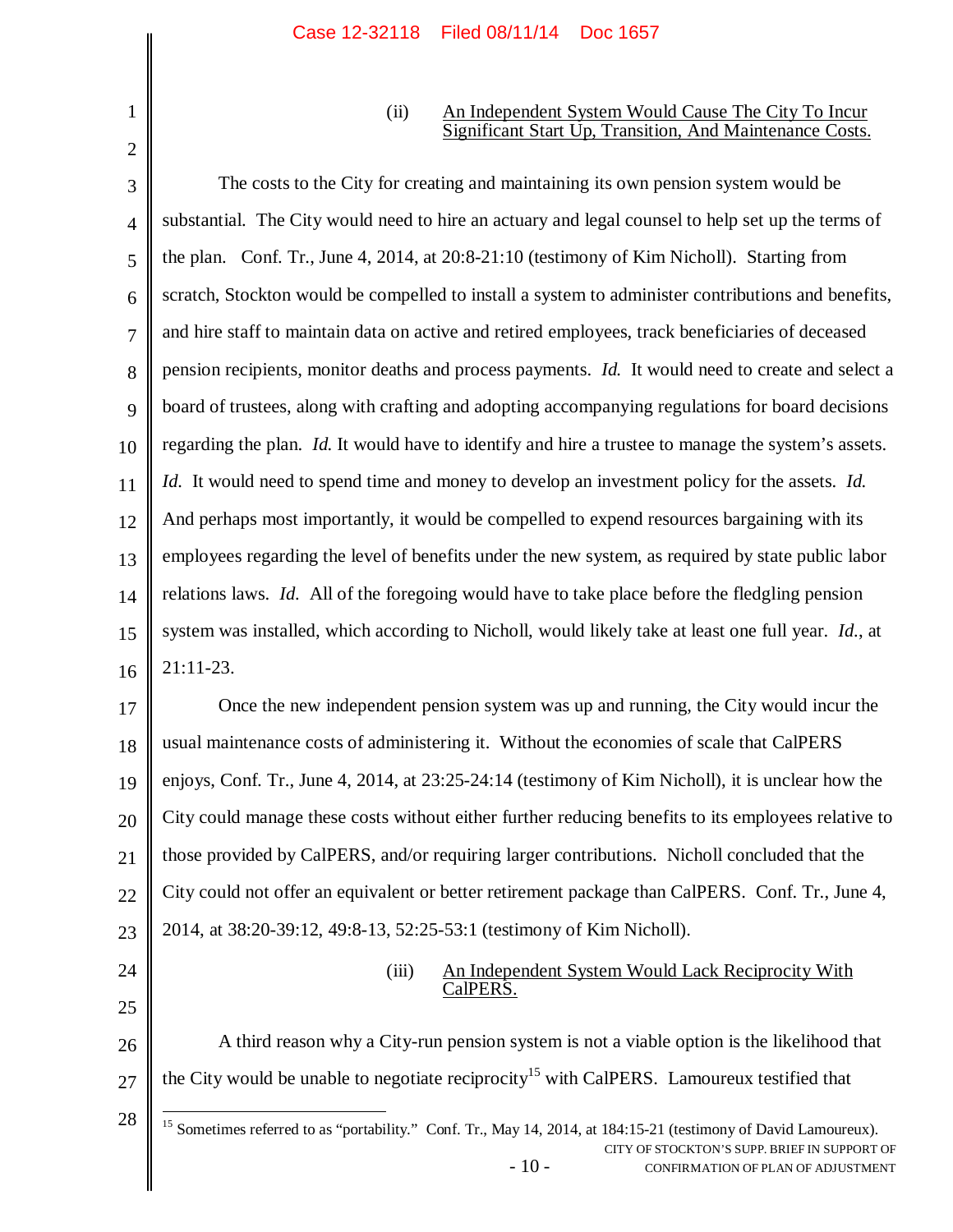| $\mathbf{1}$   | reciprocity in the CalPERS context means that if an employee working for a CalPERS agency                                                         |
|----------------|---------------------------------------------------------------------------------------------------------------------------------------------------|
| $\overline{2}$ | moves to an agency that has reciprocity with CalPERS, that employee will receive the same level                                                   |
| 3              | of retirement benefits that he or she would have received if he or she never left the first agency,                                               |
| $\overline{4}$ | rather than one stream of retirement benefits using the final salary at the first agency and another                                              |
| 5              | using the final salary at the second agency. Conf. Tr., May 14, 2014, at 184:15-185:25                                                            |
| 6              | (testimony of David Lamoureux). Given reciprocal retirement systems, the salary used to                                                           |
| 7              | calculate the benefits for the employees' tenures at both agencies would be his or her highest                                                    |
| 8              | salary at either agency, typically the second, resulting in a higher ultimate benefits package; each                                              |
| 9              | agency would be responsible for paying the benefits for the employee's years of service when it                                                   |
| 10             | employed the individual. Id.                                                                                                                      |
| 11             | Nicholl testified that it is unlikely that CalPERS would agree to reciprocity with the City                                                       |
| 12             | were it to establish a City-run pension system, and gave two reasons. First, CalPERS would be                                                     |
| 13             | wary of accepting reciprocity in light of the fact that the City would have just terminated its                                                   |
| 14             | CalPERS contract and defaulted on its pension obligations. Conf. Tr., June 4, 2014, at 28:15-21                                                   |
| 15             | (testimony of Kim Nicholl). Second, because the City likely would be offering lower benefits                                                      |
| 16             | than CalPERS, it would be counter to the interests of other CalPERS agencies for CalPERS to                                                       |
| 17             | agree to reciprocity with the City. <i>Id.</i> , at $28:22-29:8$ . <sup>16</sup> Without reciprocity, the City would be a                         |
| 18             | far less attractive employer to any public employee considering transferring from a CalPERS or                                                    |
| 19             | reciprocal agency or who might one day in the future wish to transfer to another CalPERS or                                                       |
| 20             | reciprocal agency.                                                                                                                                |
| 21             | Conclusion: An Independent Pension System Is Not A<br>(iv)                                                                                        |
| 22             | Better Option For The City.                                                                                                                       |
| 23             | In sum, a City-run pension system would likely cost more than remaining with CalPERS                                                              |
| 24             | and would provide City employees with an inferior benefits package. Such a system would                                                           |
| 25             | encourage City employees to seek better opportunities at other CalPERS or reciprocal agencies                                                     |
| 26             |                                                                                                                                                   |
| 27             | $16$ The City's benefits would be lower than CalPERS' benefits for at least two reasons: (1) the investment constraints                           |
| 28             | discussed above and (2) the repercussions of joining the Social Security system during the gap between pension<br>programs, also discussed above. |
|                | CITY OF STOCKTON'S SUPP. BRIEF IN SUPPORT OF<br>$-11-$<br>CONFIRMATION OF PLAN OF ADJUSTMENT                                                      |
|                |                                                                                                                                                   |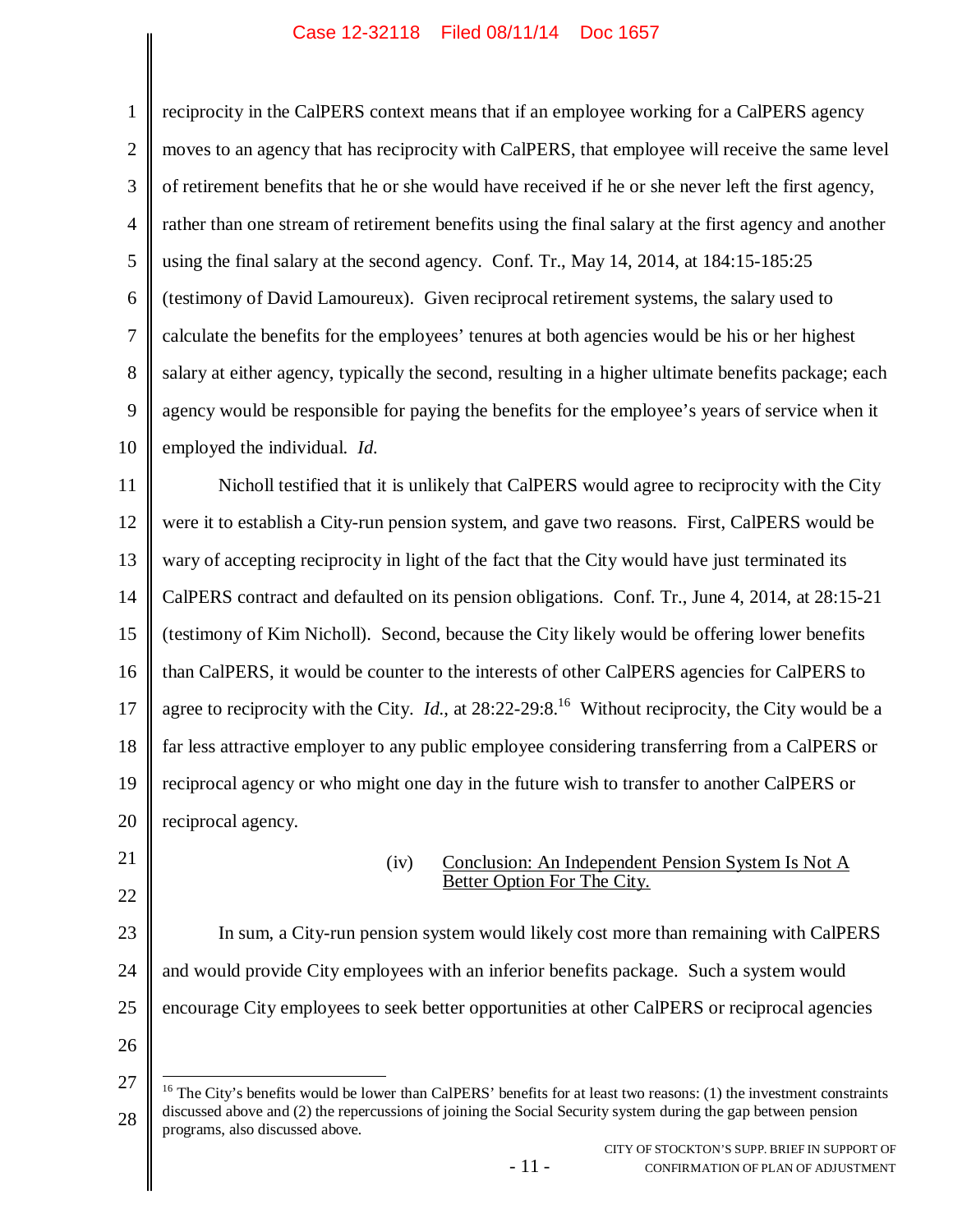2 and would make it extremely difficult for the City to attract new employees and retain experienced employees. It is not a viable alternative.

3

1

## **b. Joining County/'37 Act System.**

4 5 6 7 8 9 10 11 12 13 14 15 16 17 18 19 20 21 The Court also raised the possibility of the City joining San Joaquin County's 1937 Act retirement system pursuant to the County Employees Retirement Law of 1937, Cal. Gov't Code §§ 31450 *et seq.* (the "**'37 Act**").<sup>17</sup> Unfortunately, this option is not within the City's control. While it is true that the City, as a "district" of San Joaquin County, is eligible to apply to join San Joaquin County's retirement system under the '37 Act, Cal. Gov't Code §§ 31468(e), the City cannot join San Joaquin County's retirement system unless the County's Board of Retirement consents by a majority vote.<sup>18</sup> Cal. Gov't Code § 31557(b) ("officers and employees of any district become members of the [county retirement] association on the first day of the calendar month after . . . the [district's] governing body adopts by a two-thirds vote, a resolution providing for the inclusion of the district in the retirement association and the board, by majority vote, consents thereto"); *see* Cal. Gov't Code §§ 31459, 31520 (clarifying that the "board" referenced in § 31557(b) is the County Board of Retirement). It is unlikely that San Joaquin County's Board of Retirement would be willing to accept Stockton into its '37 Act system as it seems doubtful that San Joaquin County would be eager to take on a city that had just defaulted on its existing pension obligations. Moreover, because the benefits provided by San Joaquin's retirement system are similar to, if not the same as, those provided under the City's current CalPERS plan (under PEPRA), the costs for any new service for current employees would not reduce the City's overall pension costs.

22

### **c. Contracting with Private Pension Administrator.**

23 24 The Court also questioned whether the City could contract with a private pension administrator. Conf. Tr., July 8, 2014, at 29:2-13 (comments of the Court). Simply put, the City

25

26 27 <sup>17</sup> At the July 8 hearing, the Court raised the possibility of the City transferring all or a portion of the assets and liabilities of its pension plan from CalPERS to either a '37 Act system or to a plan operated by a private administrator. Conf. Tr., July 8, 2014, at 29:21-30:24 (comments of the Court). Because the City believes that

<sup>18</sup> The City is not eligible to apply to join any other county's 1937 Act system.

<sup>28</sup> CalPERS will be discussing the transfer of assets and liabilities extensively, the City's Brief focuses on the "posttermination" option.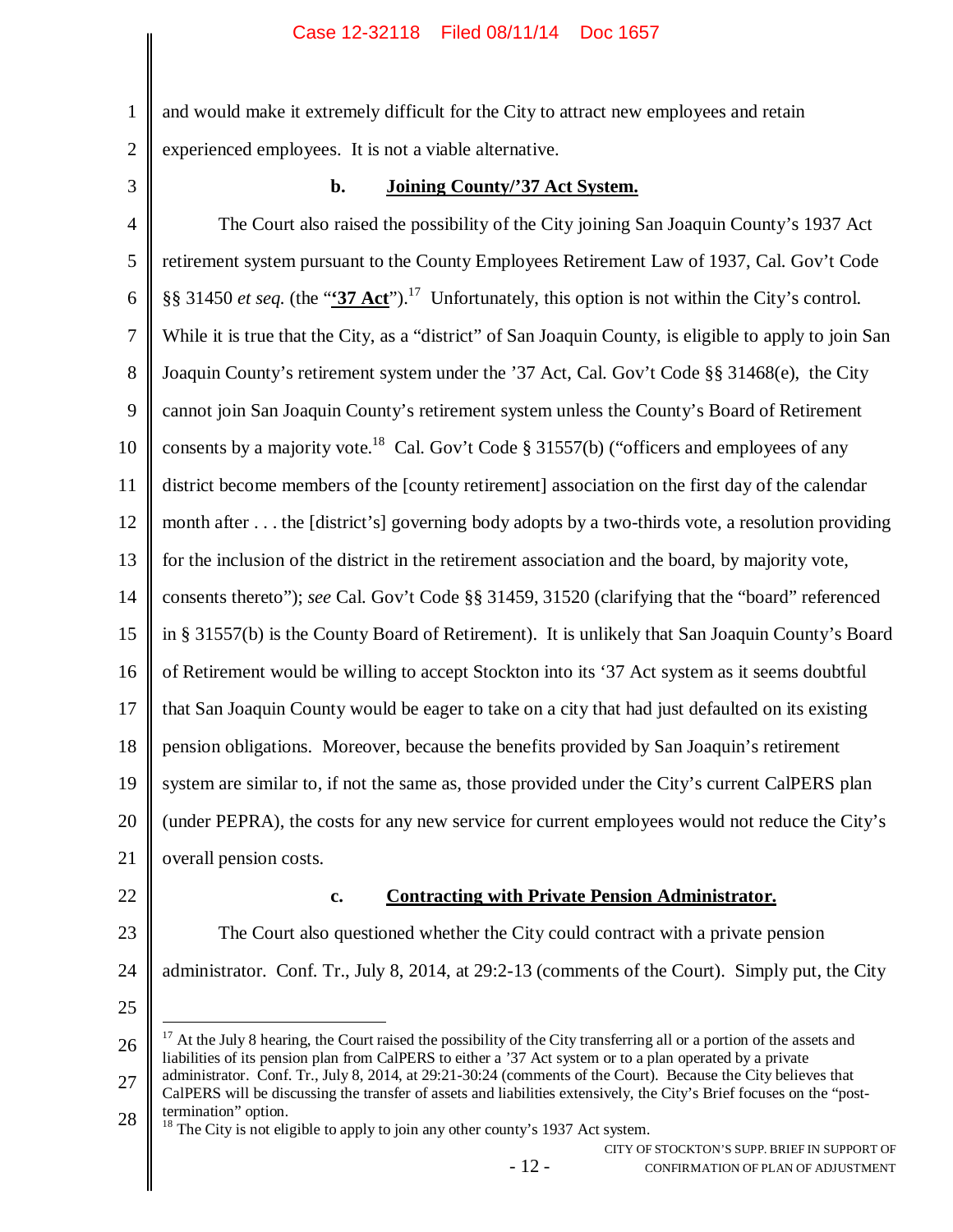1 2 3 4 5 6 7 8 9 10 11 12 13 14 15 16 17 18 19 20 is not aware of any cost-effective private pension administrator that could be an adequate substitute for CalPERS. The Court, citing Lamoureux's testimony, mentioned the City of San Clemente, California, as an example of a city with a private pension administrator. *Id.* Lamoureux, however, testified that he was aware of San Clemente's use of a private pension administrator only because San Clemente recently decided to join CalPERS – the strong inference being that San Clemente believed that CalPERS provided a superior alternative to its private administrator. Conf. Tr., May 14, 2014, at 191:5-17 (testimony of David Lamoureux). Notably, Lamoureux also testified that he was not aware of any other California city other than San Clemente that contracts with a private pension administrator. *Id.* Nicholl, with all of her experience with public sector retirement systems, also testified that she was "not aware of any third-party administrators that administer public sector pension plans." Conf. Tr., June 4, 2014, at 21:24-22:21 (testimony of Kim Nicholl). She testified that unlike private sector pension plans, public sector pension plans vary so greatly across the nation that the economies of scale that would create a market for third-parties administering such plans are lacking. *Id.* Even if the City did locate a private pension administrator to administer its government plan, there is no reason to believe that it would provide the same level of benefits at a lower cost than the City currently pays to CalPERS. For instance, because a private pension administrator would be a for-profit company, its profit margin would be an added cost that does not exist for public systems. Furthermore, the experience and efficiencies available to CalPERS would be difficult for any private administrator to match.

21

#### **d. Conclusion.**

- 13 - CITY OF STOCKTON'S SUPP. BRIEF IN SUPPORT OF CONFIRMATION OF PLAN OF ADJUSTMENT 22 23 24 25 26 27 28 Although theoretical alternatives to CalPERS administering the City's pension program exist, none of the proposed alternatives is viable or cost-effective. Wilson DTD ¶ 15; Deis DTD ¶ 29. Moreover, Franklin has not suggested a single feasible pension alternative that would save the City money and prevent the loss of employees. In fact, during closing argument, the Court asked counsel for Franklin point-blank what should be done with the City's pension liabilities. Conf. Tr., June 4, 2014, at 189:18-190:8 (Franklin closing argument). Franklin's unhelpful response was that the City could either impair CalPERS and pay Franklin, or not impair CalPERS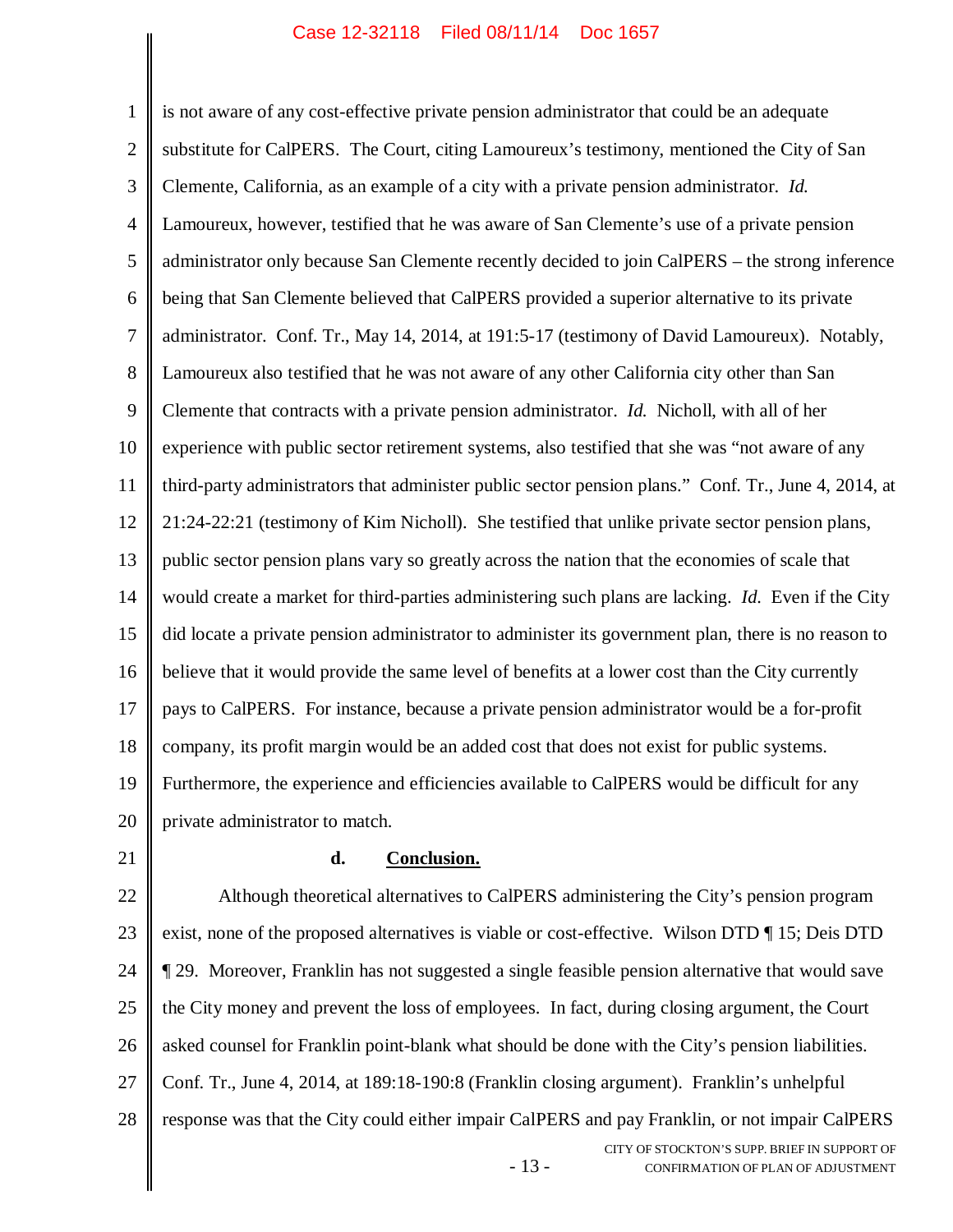1 2 3 4 5 6 and pay Franklin. *Id.* However, Franklin has never explained how the City could avoid the fallout of impairing its pensions or establish a separate pension system that would save it money relative to staying with CalPERS with or without pushing employees out the door. This is because no such alternative exists. The City's decision to continue paying its pension obligations in full is thus not a matter of favoritism or a desire to punish Franklin (as Franklin has repeatedly contended). Rather, the City simply has no better choice than the one it has made.

7

8

**3. The City Cannot Impair Pensions Without Irreparably Damaging Its Ability To Hire And Retain Employees.**

9 10 11 12 13 14 15 The City has maintained from the outset of its bankruptcy case that it cannot impair pensions beyond what it has already done at the bargaining table without risking a large-scale departure of its employees. The City's current and former employees have experienced significant reductions in their compensation and benefits, and the evidence supports the City's firm belief that reducing pension benefits through the Plan or otherwise in the bankruptcy case will trigger a rush for the door by its employees, who already have made meaningful concessions in order to keep the City afloat.

16 17 18 19 20 21 22 23 24 25 The City's concern about possible departures is neither speculative nor hypothetical. At the eligibility hearing, the Chief of Police, Eric Jones, testified that he had spoken with City police officers that "have said they will depart to another agency if the Department's PERS contract is broken," while "[o]thers have stated that they will leave the Department if additional compensation or benefits cuts occur." Jones Elig. Reply Decl.<sup>19</sup>, ¶ 15; *see also* Jones Elig. Reply Decl., ¶ 14 (referencing conversations with six former Stockton officers that had transferred to different agencies, all of whom reiterated that they had left because of cuts to their pay and/or benefits). Chief Jones further testified that he had conducted exit interviews with officers transferring out of the Police Department, and that "[a]ll of the officers told [Jones] that monetary issues were the primary reason they were leaving." Jones Elig. Reply Decl., ¶ 13. Many of those

26

- 14 -

<sup>27</sup> 28  $19$  Declaration of Eric Jones in Support of City of Stockton's Reply to Objections to Its Statement of Qualifications Under Section 109(c) of the United States Bankruptcy Code [Dkt. No. 710, Trial Ex. 1379] ("**Jones Elig. Reply Decl.**").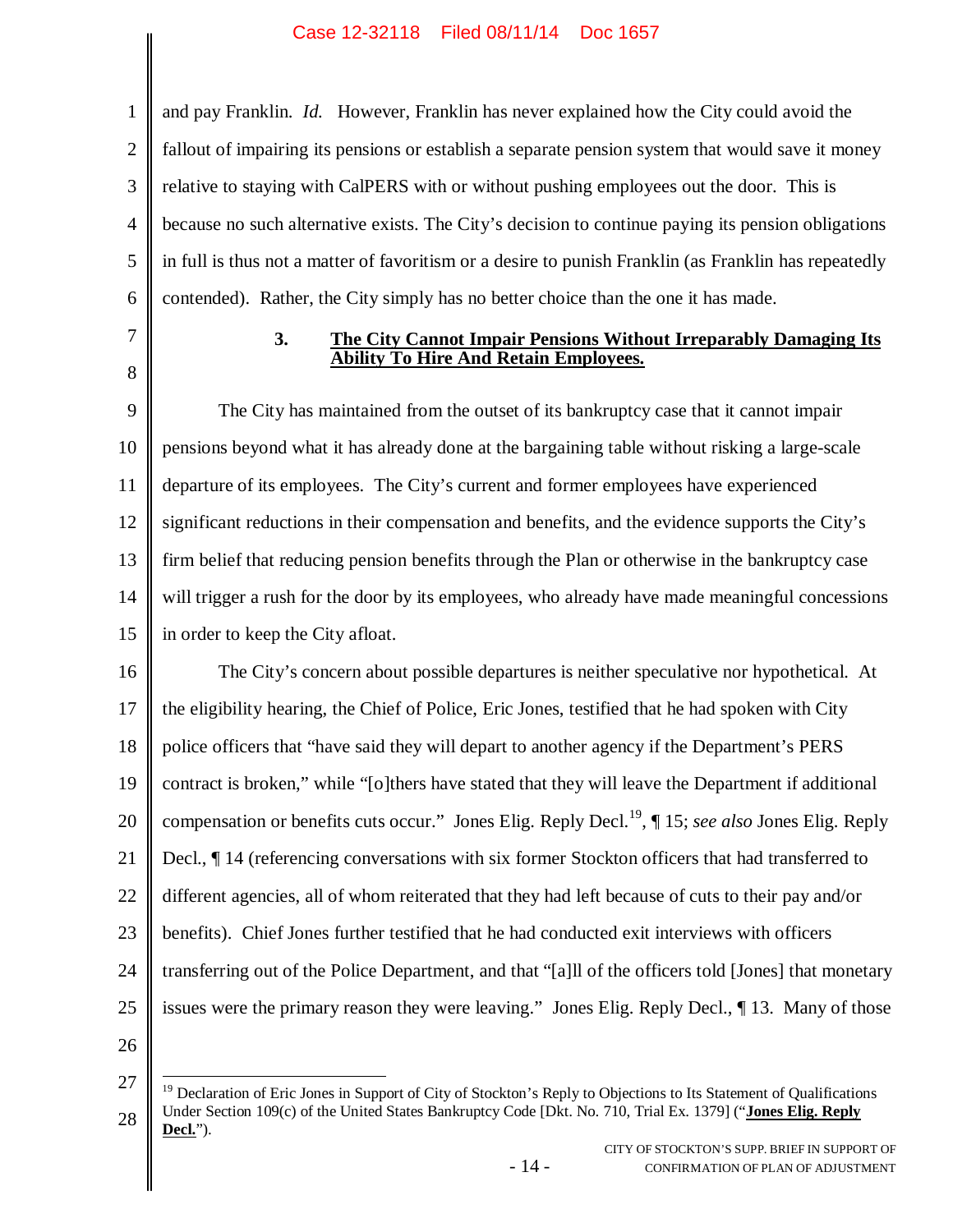1 2 officers experienced pay and benefit reductions as high as 20 to 30%, and some told Chief Jones that they had difficulty paying bills or were worried about their retirement. *Id.*

3 4 5 6 7 8 9 10 11 12 13 14 15 Professor Justin McCrary, a City labor expert witness during the eligibility phase, confirmed that reductions in compensation and benefits had "accelerated the normal process of attrition" at the Stockton Police Department and reiterated that even "a modest pension reduction" would likely cause a "significant number" of Stockton police officers to leave, which would in turn "compromise the safety of the citizens of Stockton." McCrary Decl.<sup>20</sup>,  $\P$  5, 6. Chief Jones was thus not merely hypothesizing when he testified that "[r]educing total compensation and benefits to below market rates has already resulted in and would continue to hasten the departure of employees to other police departments." Jones Elig. Decl.<sup>21</sup>,  $\P$  15. Since the eligibility hearing, morale among the City's safety employees has remained low, and City employees continue to look for greener pastures. Chief Jones reiterated in his confirmation declaration that he has continued to speak with exiting officers and staff, and that "[m]ost officers, as well as [] managers and commanders, continue to tell [Jones] that if the Department's CalPERS contract is broken, they will depart for another agency." Jones  $DTD^{22}$ ,  $\P 7$ .

16 17 18 19 20 21 22 23 24 The City is already struggling to recruit and retain qualified officers. Of 365 budgeted Police Department positions (not including 120 additional officer positions funded by the November 2013 passage of Measure A), the City has been able to fill only 351. Jones DTD, ¶ 5. This is in large part due to the constant loss of officers from the Department. From January 2012 to March 2014, the Police Department hired 134 officers, but saw 104 officers depart. *Id*. Much of this attrition is due to the City's lack of competitiveness; "[o]f the 104 officers that left the department . . . 44 left for other police departments." *Id*., ¶ 7. To make matters worse, the City is losing its most experienced (and most valuable) officers. From July of 2009 to March of 2014, the average tenure of officers and sergeants in the City's police department dropped from 14.22

25

26 ("**McCrary Decl.**").

 $20$  Declaration of Justin McCrary in Support of City of Stockton's Reply to Objections to Its Statement of Qualifications Under Section 109(c) of the United States Bankruptcy Code [Dkt. No. 709, Trial Ex. 1378]

<sup>27</sup>  $^{21}$  Declaration of Eric Jones in Support of City of Stockton's Statement of Qualifications Under Section 109 $(c)$  of the United States Bankruptcy Code [Dkt. No. 30, Trial Ex. 1061] ("**Jones Elig. Decl.**").

<sup>28</sup> <sup>22</sup> Direct Testimony Declaration of Eric Jones in Support of Confirmation of First Amended Plan for the Adjustment of Debts of City of Stockton, California (November 15, 2013) [Dkt. No. 1364, Trial Ex. 3056] ("**Jones DTD**").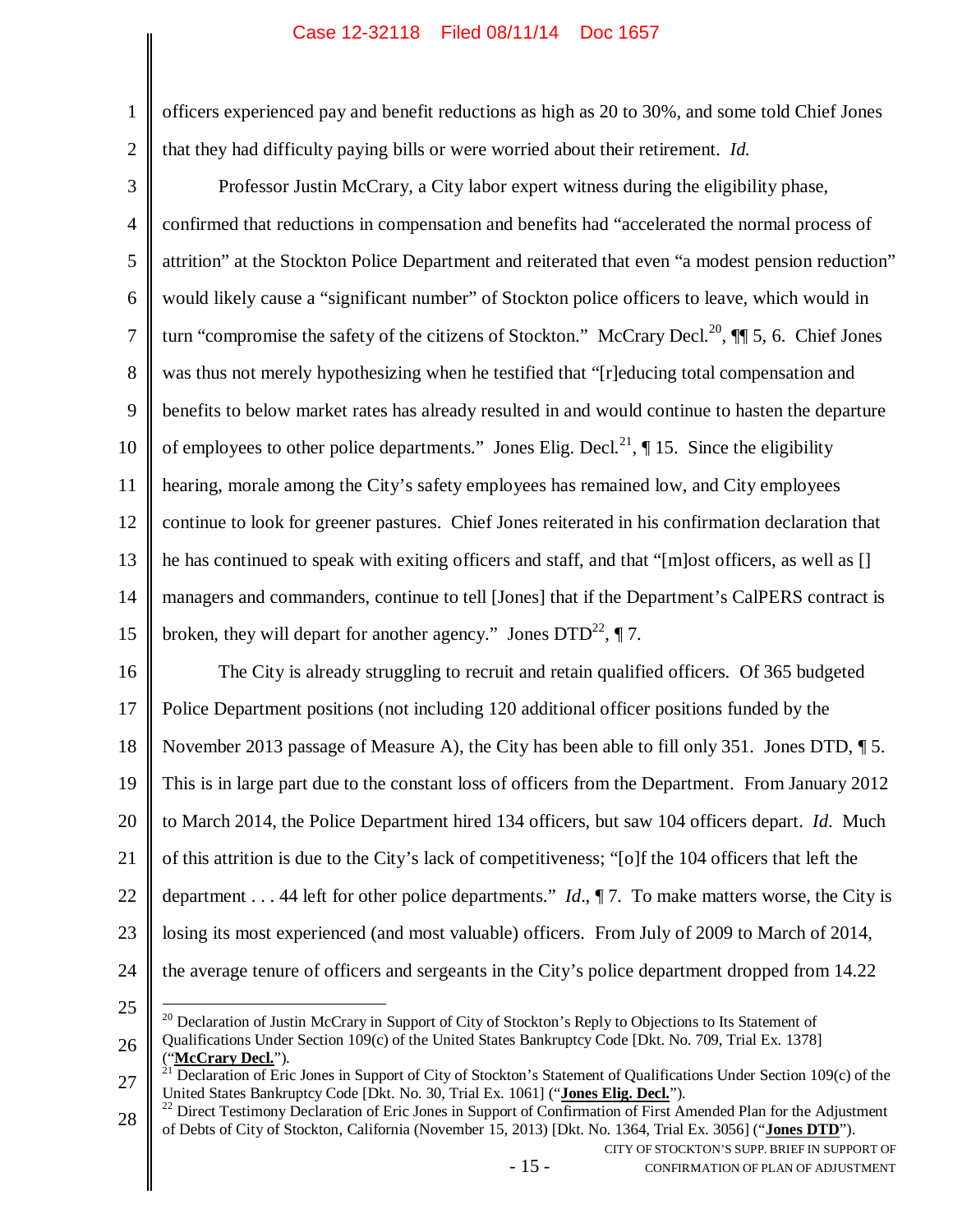2 3 4 5 years to 9.34 years. *Id*., ¶ 5. It is therefore not enough for the City to simply replace the officers it loses. The City must be able to retain the experienced officers it has, and it cannot do so if it cannot offer a competitive pension. This is particularly true for a department like Stockton's, which may already be less appealing to potential officers than other cities with lower crime rates. *See* Jones Elig. Decl., ¶ 15*.*

6 7 8 9 10 11 12 13 14 15 16 17 18 19 20 21 22 23 24 25 Meanwhile, crime remains a major concern. As of the Petition Date, Stockton had experienced a spike in gun violence, record homicide rates, the tenth highest violent crime rate in the nation, and the highest overall crime rate for a city its size in California. Jones Elig. Decl., ¶¶ 9-11. At the same time, the City had been forced to trim 22% of its sworn police officers over the preceding 5 years. Montes Elig. Decl.<sup>23</sup>,  $\P$  28. In its eligibility opinion, the Court noted the City's soaring crime rate and found that it was due in part to the "decimat[ion]" of the police department. *In re City of Stockton, California*, 493 B.R. 772, 781, 789-90 (Bankr. E.D. Cal. 2013). While the City has seen a small improvement in some areas, it continues to be dogged by a high crime rate. Jones DTD, ¶¶ 4, 8. Chief Jones declared on April 21, 2014, that "[v]iolent crime, despite a reduction in 2013, is still extremely high in Stockton." *Id.*, ¶ 4. Stockton is still the second most violent city in California, and is on pace with its record-breaking homicide rate of 2012. *Id.*, ¶ 8. There has been no reduction in overall crime. *Id.*, ¶ 4. Given the City's continuing high crime and difficulties in recruiting and retaining qualified police officers, it cannot afford to roll the dice by cutting pensions and hoping its vital employees will stay. The basic incentives to leave or stay are not restricted to police. Employees who have other options – that is, the employees with the most experience, best performance, and marketable specializations – will be the most likely to leave. This concern is nothing new. In its first disclosure statement (filed on October 10, 2013), the City acknowledged that "[t]he maintenance of pensions is critical to the City in order to retain employees—particularly police officers rather than losing them to other local governments," and noted that

26 27

1

[i]n light of the severe cuts that City employees and retirees already have experienced, the City believes that any further significant

<sup>28</sup> <sup>23</sup> Declaration of Laurie Montes In Support of City of Stockton's Statement of Qualifications Under Section 109(c) of the United States Bankruptcy Code [Dkt. No. 23, Trial Ex. 1054] ("**Montes Elig. Decl.**").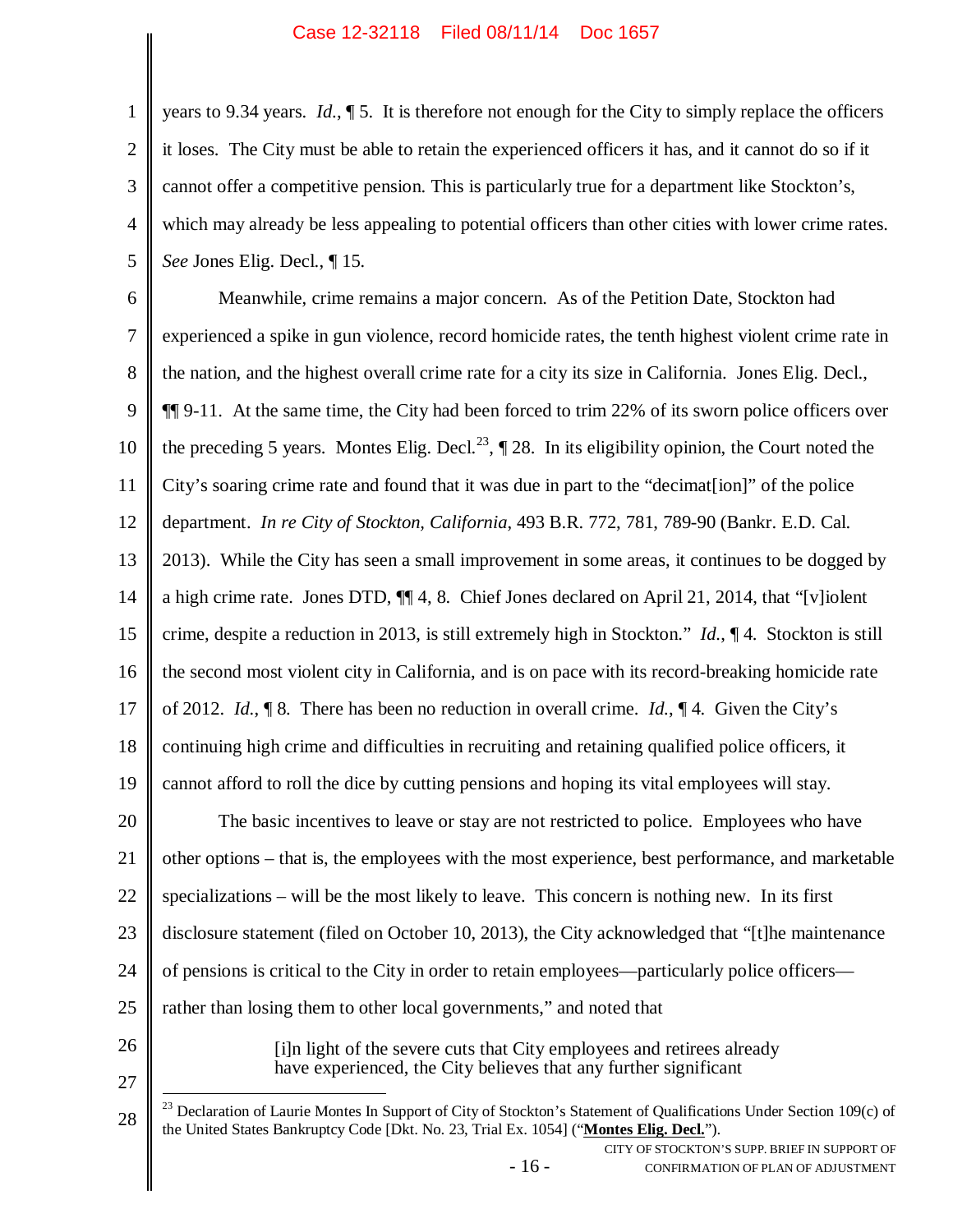reduction in pension benefits would almost certainly lead to a mass exodus of City employees, as well as leaving the City hampered in its future recruitment of new employees—especially experienced police officers—on account of the noncompetitive compensation package it would be offering new hires. . . . Such a sudden loss of trained and experienced staff would be catastrophic and would seriously jeopardize the City's ability to provide even the most basic of essential public protections. The City is unwilling to further reduce or eliminate pensions thereby defaulting on its contracts with its nine labor organizations, and, in effect, roll the dice to see if employees flee.

7 Disclosure Statement with Respect to Plan for the Adjustment of Debts of City of Stockton,

8 California (October 10, 2013) [Dkt. No. 1134], at 24.

The only evidence offered by Franklin to contradict the testimony of City personnel (i.e.,

10 the Chief of Police, the current and former City Managers, the Human Resources Director and

11 others) and Professor McCrary regarding the likelihood that City employees will leave if pensions

12 are cut came from Franklin's financial expert, Charles Moore. Moore, who has no experience in

13 city management or law enforcement.<sup>24</sup> who did not personally speak with any Stockton

14 employees<sup>25</sup> and who had no familiarity with even the most basic California laws relating to

15 taxation<sup>26</sup>, testified that he did not believe that Stockton employees would depart because he was

16 not aware of employee departures in Detroit resulting from pension cuts, and because he believed

17 that "leaving is not going to change anything." Conf. Tr., May 14, 2014, at 78:13-79:25

18 (testimony of Charles Moore). Counsel for Franklin echoed Moore's testimony during closing

19 argument, and claimed that there will be no "pension Armageddon" because once City pensions

20 are cut, "[m]oving to another job would not help [City employees]" to recover any of their lost

21 vested benefits. Conf. Tr. June 4, 2014, at 194:22-196:15 (Franklin closing argument). Counsel

22 even went so far as to claim that "employees have no incentive whatsoever to leave the City in

- 23 the face of pension impairment." *Id.*, at 171:19-23.
- 24 25 26 Charitably stated, this argument is naïve. It was also flatly contradicted by testimony from Jones, Deis, Wilson and Nicholl, as well as others. While it is true that City employees would be unable to recover accrued benefits that had been cut, Franklin ignores the significant
- 

1

2

3

4

5

6

9

27  $^{24}$  Conf. Tr., May 14, 2014, at 83:16-85:2 (testimony of Charles Moore).

28 <sup>25</sup> *Id.* at 88:9-13.

<sup>26</sup> For example, Moore was unfamiliar with Propositions 8, 13, and 218. *Id.* at 103:13-105:8.

CITY OF STOCKTON'S SUPP. BRIEF IN SUPPORT OF CONFIRMATION OF PLAN OF ADJUSTMENT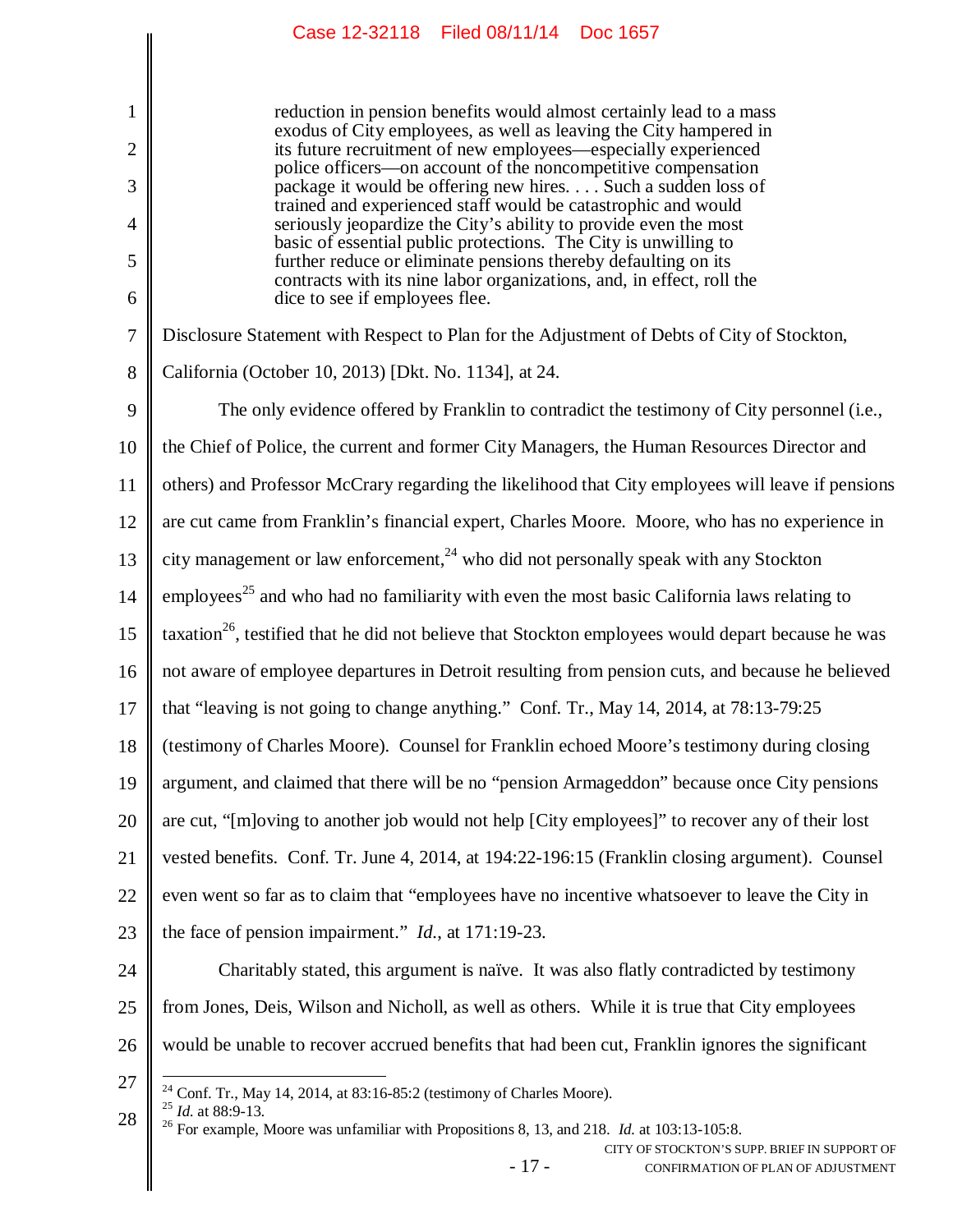1 2 3 4 5 6 incentives for employees to depart the City *going forward*. First, as Nicholl testified, City employees would have a major incentive to leave the City within six months of termination of the CalPERS pension plan in order to avoid being permanently relegated to a lower level of benefits under the new PEPRA standards. *See* Conf. Tr., June 4, 2014, at 29:20-37:1 and Trial Ex. 3085 (Nicholl testimony discussing the incentive for an employee to leave Stockton if the CalPERS contract is terminated).

7 8 9 10 11 12 Second, because the City would be prohibited from returning to CalPERS for three years after termination, it is extremely unlikely that the City would be able to offer a competitive pension, much less a competitive total post-employment benefits package in light of the elimination of retiree medical benefits. *See* Conf. Tr., June 4, 2014, at 38:20-39:12, 49:8-13, 52:25-53:1 (testimony of Kim Nicholl). Employees will thus be incentivized to transfer to other CalPERS agencies in order to receive better post-employment benefits.

13 14 15 16 17 18 Third, Nicholl explained that the time necessary for the City to create and establish a new pension system would push employees out the door, as few, if any, employees with other job options would be willing to wait around for a year or more to see what the City could come up with. In fact, it is quite likely that the City would be unable to establish a new pension system before the six month PEPRA transfer window closed, meaning that City employees would be forced to decide to leave before even knowing what the alternative would be.

19 20 21 22 Finally, Franklin simply ignores the loss of trust between the City and employees that would result if the City, having already engaged in wide-reaching layoffs, having already wiped out retiree medical benefits, and having already negotiated new CBAs with lower compensation and increased employee pension contributions, took the final step of slashing accrued pensions.

CITY OF STOCKTON'S SUPP. BRIEF IN SUPPORT OF 23 24 25 26 27 28 Amazingly, during closing argument counsel for Franklin essentially ignored Nicholl's testimony regarding the incentive for City employees to leave, and attempted to dismiss that testimony by claiming, without any support, that it was "based on unrealistic assumptions." Conf. Tr., June 4, 2014, at 196:4-8 (Franklin closing argument). Nor did Franklin directly address any of the specific testimony of the numerous City officers and staff who have day-to-day contact with City employees. Instead, Franklin's financial expert offered the vague (and dubious)

- 18 -

CONFIRMATION OF PLAN OF ADJUSTMENT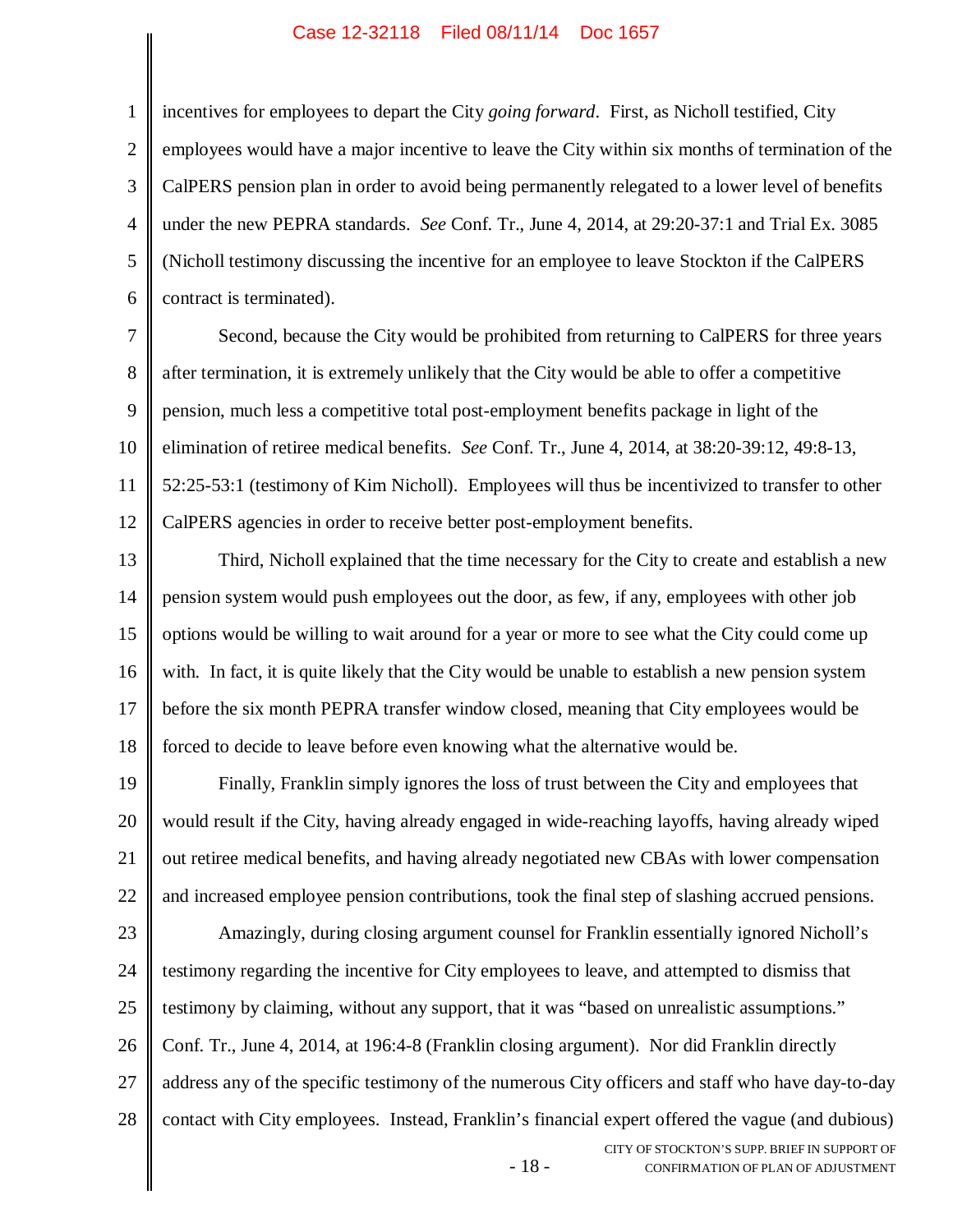1 2 3 4 5 6 7 8 9 10 11 12 13 14 15 16 17 18 19 20 21 22 23 24 25 26 27 28 claim that he has "not seen any impact from an employment standpoint" resulting from pension cuts in Detroit. Conf Tr., May 14, 2014, at 79:7-12 (testimony of Charles Moore). Moore's opinion that Stockton can therefore cut pensions without fear of losing employees, based as it is on what may or may not have happened in Detroit and on the demonstrably incorrect assumption that City employees will have no incentive to leave, amounts to unsupported and unpersuasive conjecture. The testimony of the City's witnesses, which is based on conversations with current and departing employees, on the personal experience of those running the City, and on an analysis of the actual options and incentives facing City employees, irrefutably establishes that cuts to pensions would present a real and imminent threat to the City's ability to attract and retain employees, and thus to provide even the most basic public health and safety protections to residents. **4. City Employees And Retirees Already Have Borne More Than Their Share Of The Bankruptcy Burden, And The City Has Reduced Its Pension Obligations Indirectly.** The City has maintained throughout this bankruptcy case that the ultimate burden of any impairment of pensions will fall on its retirees and current employees, and not on CalPERS. Elig. Tr., March 25, 2013, AM, at 55:14-21 (testimony of Robert Deis) ("[R]eferring to CalPERS is like referring to the retirees."); Elig. Tr., March 27, 2013, at 438:10-21 (City closing argument) ("So if CalPERS were to be impaired . . . it is the employees who would suffer, not CalPERS."). The Court itself recognized this reality at the hearing held on July 8, 2014. Conf. Tr., July 8, 2014, at 39:19-40:10 (comments of the Court) (recognizing that the "financial risk of a shortfall in [the City's pension] payments" falls "on the employee."). The practical question facing the City is thus not whether it can legally impair CalPERS, but whether it can, or should, further impair its employees and retirees. The City's workforce already has shouldered a disproportionate share of cuts. Before the chapter 9 petition was filed, the City reduced its total full-time workforce by approximately 25%, including large cuts to police, fire, and public works, and slashed employee compensation by as much as 23%. *In re City of Stockton*, 493 B.R. at 780; Montes Elig. Decl., ¶ 20; Deis Elig.

- 19 -

CITY OF STOCKTON'S SUPP. BRIEF IN SUPPORT OF CONFIRMATION OF PLAN OF ADJUSTMENT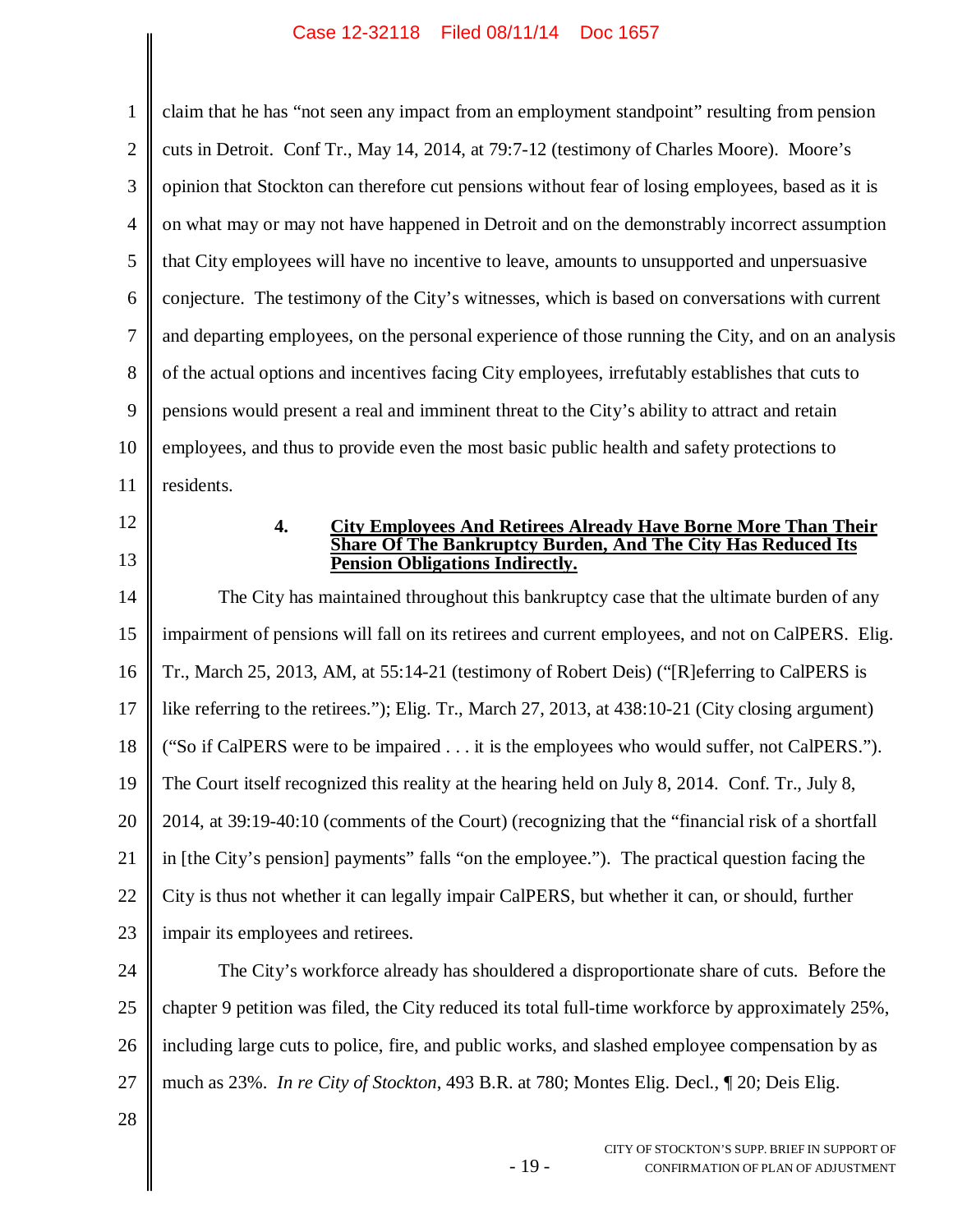1 2 3 4 5 6 7 Decl.<sup>27</sup>  $\P$  39. In fact, the City imposed four consecutive years of compensation and service reductions before entering bankruptcy. Montes Elig. Decl. ¶ 26. Through its negotiation of new collective bargaining agreements, the City has further reduced its compensation and benefits. Goodrich Elig. Reply Decl.<sup>28</sup>,  $\P$  8 ("Each of the [new] agreements resembled the deals that the City sought from each group in the Ask," and included, among other terms, "elimination of certain premium or 'add' pays and reductions in longevity pay, reductions in life insurance, reductions in Long Term Disability Insurance," etc.).

8 9 10 11 12 13 14 15 16 17 18 19 The City has also wiped out retiree medical benefits (*Association of Retired Employees of the City of Stockton v. City of Stockton,* 478 B.R. 8 (Bankr. E.D. Cal. 2012)), which the City contends amounted to an approximately \$545 million benefit. *See* Trial Ex. 2044, at 2044\_0005- 2044\_0006 (summary of the Retirees Settlement); Amended List of Creditors and Claims Pursuant to 11 U.S.C. §§ 924 and 925 (Retiree Health Benefit Claims) [Dkt. No. 1150]. Further, the City has implemented its own lower retirement tier, as well as a new PEPRA level that will further reduce pensions going forward. By the City's estimate, the result is a 30-50% reduction to the retirement package for current employees (50-70% for employees hired after January 1, 2013). Deis DTD, ¶ 32. These cuts have strained the City's relationship with its employees at a time when those employees are working harder than ever. *See* Deis Elig. Decl., ¶ 39. Some employees have lost their homes and/or were forced to declare bankruptcy. Elig. Tr., March 25, 2013, AM, at 72:18-73:7 (testimony of Robert Deis).

20 21 22 23 24 25 The City has taken other steps to reduce its pension obligations as well. The severe staffing cuts prior to the Petition Date (20% of non-sworn police officer positions, 25% of sworn police officer positions, 30% of fire positions, and 43% of non-safety positions) and compensation reductions imposed by the City will significantly reduce the City's pension costs. *See* Montes Elig. Decl., ¶ 20. Additionally, the City has transferred a portion of its pension costs to its employees through the negotiation of its collective bargaining agreements, which provide

27 <sup>27</sup> Declaration of Robert Deis in Support of City of Stockton's Reply to Objections to Its Statement of Qualifications Under Section 109(c) of the United States Bankruptcy Code [Dkt. No. 708, Trial Ex. 1377] ("**Deis Elig. Decl.**"). <sup>28</sup> Declaration of Ann Goodrich in Support of City of Stockton's Reply to Objections to Its Statement of

28 Qualifications Under Section 109(c) of the United States Bankruptcy Code [Dkt. No. 716, Trial Ex. 1384] ("**Goodrich Elig. Reply Decl.**").

<sup>26</sup>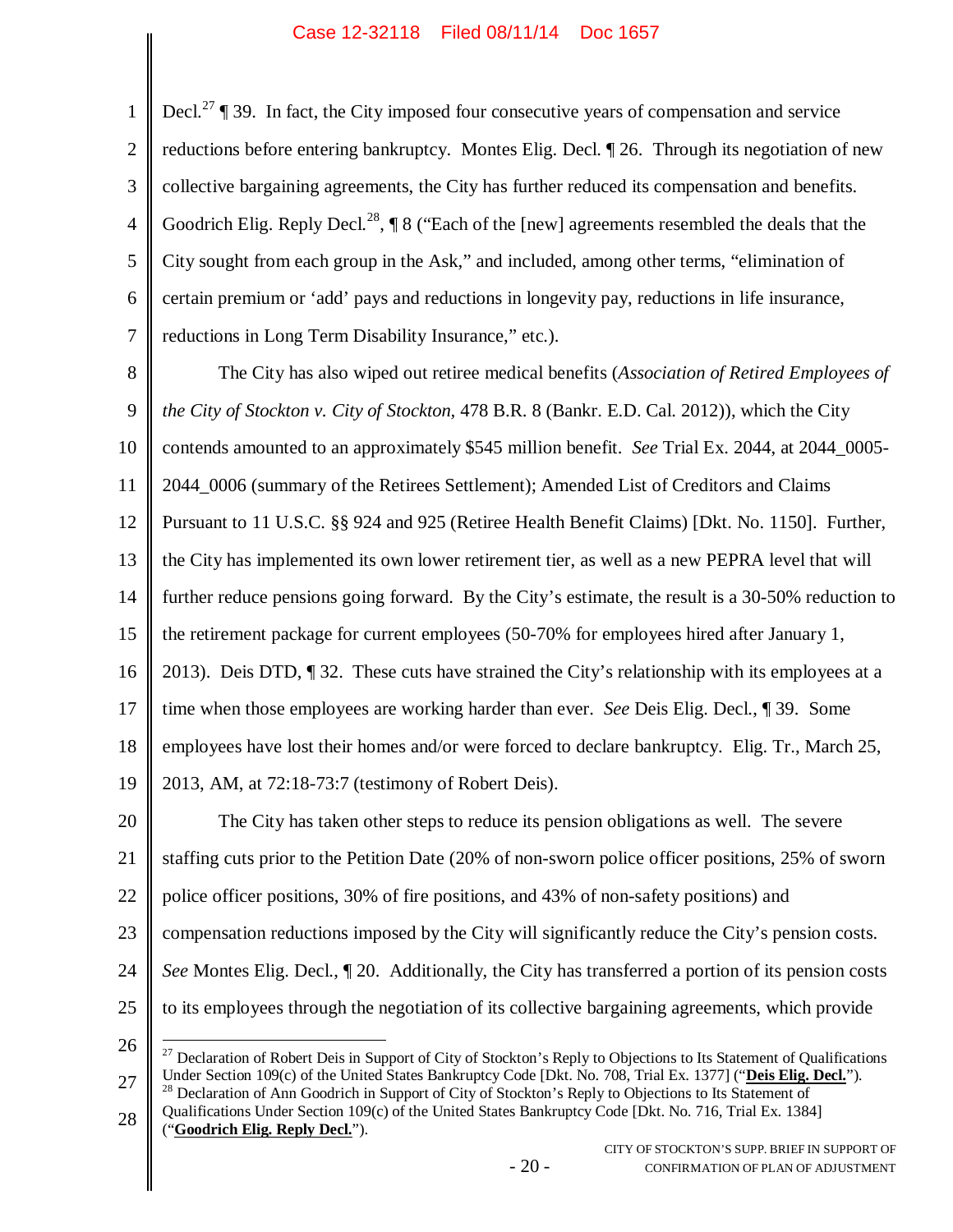| $\mathbf{1}$   | for an increased employee pension contribution equal to 7-9% of the employee's salary. The                                     |
|----------------|--------------------------------------------------------------------------------------------------------------------------------|
| $\overline{2}$ | City's implementation of its own lower retirement tier, as well as a new PEPRA level, will further                             |
| 3              | reduce pensions going forward. As the Court stated in its eligibility opinion:                                                 |
| $\overline{4}$ | Although the objectors complain bitterly that the City was not                                                                 |
| 5              | proposing directly to impair the rights of CalPERS, they do not<br>address the obvious: material reductions in compensation to |
| 6              | employees correlatively will tend to reduce the City's future<br>pension obligations. In other words, renegotiated collective  |
| 7              | bargaining agreements providing for reduced compensation<br>indirectly reduce the City's CalPERS obligations.                  |
| 8              | In re City of Stockton, 493 B.R. at 785. At the July 8 hearing, the Court repeated that there was a                            |
| 9              | "de facto haircut [in pensions] associated with the reduction of employment and the various                                    |
| 10             | concessions that had been made in collective bargaining agreements." Conf. Tr., July 8, 2014, at                               |
| 11             | 48:1-9 (comments of the Court).                                                                                                |
| 12             | Furthermore, while Franklin has sought to portray City pensions as exorbitant based on a                                       |
| 13             | handful of outliers, the typical retiree pension is far from excessive. To the contrary, the average                           |
| 14             | pension is relatively modest. As of February 2012, the average pension received by retirees who                                |
| 15             | also were entitled to medical benefits was \$51,000, while the average pension received by                                     |
| 16             | employees without medical benefits was less than half that amount $-$ \$24,000. Deis DTD, $\P$ 32;                             |
| 17             | Haase Elig. Decl., $\P$ 5; Millican Decl., <sup>29</sup> Ex. A at 40, Figure 1. As a result, the reduction in                  |
| 18             | benefits that would result from impairing the City's CalPERS contract "would leave many of the                                 |
| $19 \parallel$ | City's retirees living below the poverty line." Deis DTD, 1 31.                                                                |
| 20             | Franklin also ignores that, due to the benefits reductions and burden shifting that have                                       |
| 21             | been enacted, when the City's total post-employment compensation package (and not just                                         |
| 22             | pensions) is considered, the City's obligations to former employees are already at the low end                                 |
| 23             | compared to the "comparable cities" chosen by Franklin's own expert. Conf. Tr., June 4, 2014, at                               |
| 24             | 75:21-76:6, 76:24-77:10 and Trial Ex. 3086 (testimony of Andrew Belknap) (testifying that the                                  |
| 25             | combined cost of post-employment benefits for Stockton was average among "comparable cities"                                   |
| 26             | for Safety employees and ranked third-lowest for Miscellaneous employees).                                                     |
| 27             |                                                                                                                                |
|                |                                                                                                                                |

- 21 -

<sup>28</sup> <sup>29</sup> Declaration of David N. Millican in Support of City of Stockton's Statement of Qualifications Under Section 109(c) of the United States Bankruptcy Code [Dkt. No. 454, Trial Ex. 1376] ("**Millican Decl.**").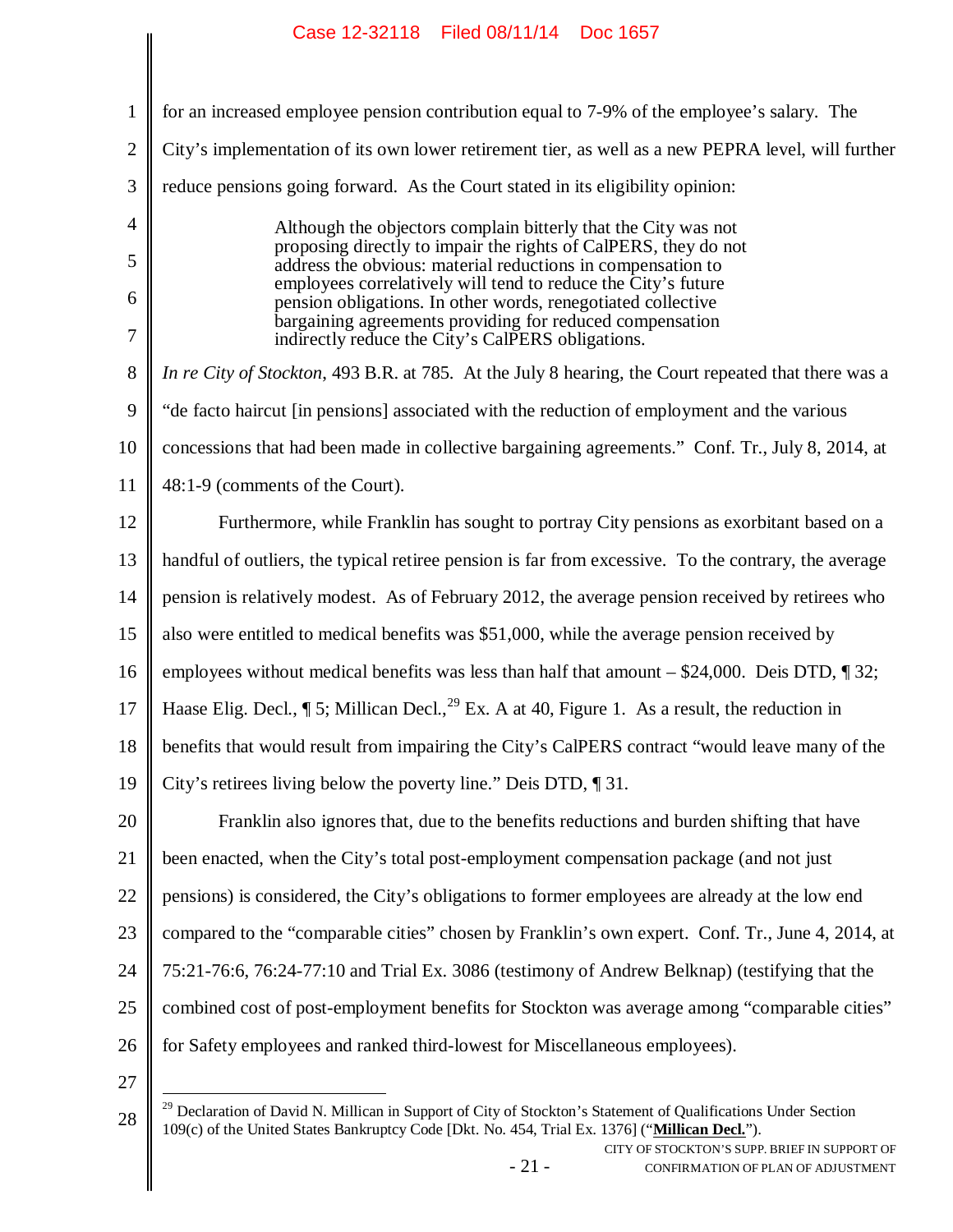1 2 3 4 5 6 The City has done all that it can to reduce pensions and other post-employment obligations without terminating its relationship with CalPERS. And to their credit, the City's employees and retirees have accepted these reductions, after long and hard negotiations, as necessary to the City's long-term health. The City cannot now impair pensions, on top of all of the other cuts borne by active and former employees, without causing a mass exodus of its employees.

7

8

#### **5. The City's Impairment Of Pensions Will Breach Its Labor Agreements.**

9 10 11 12 13 14 15 16 17 18 19 20 21 22 23 In addition to risking a mass exodus of employees, any impairment of pensions would also unravel the City's current labor agreements, as well as its penny on the dollar settlement with the Retirees Committee – which was overwhelmingly ratified by the health benefits claimants who voted on the Plan<sup>30</sup>. Those agreements, which were the product of difficult negotiations and resulted in major compensation and benefits reductions (and a huge corresponding savings to the City), depend in part on the maintenance of pensions. During the confirmation hearing, counsel for the Retirees Committee stated that cutting pensions on top of the other sacrifices made by retirees would "create a change in the game," Conf. Tr., May 13, 2014, at 184:25-185:1 (comments of the Retirees Committee), and counsel for the Stockton Police Officers Association confirmed that "[t]he market for police officers is not going to bear any further cuts." Conf. Tr., June 4, 2014, at 149:8-9 (SPOA closing argument). If the labor agreements are unwound because the City is forced to impair pensions, the City will be back to square one with respect to its negotiations with these groups.<sup>31</sup> This would further strain the City's relationship with its employees and erase months of good faith negotiations overseen by Ralph Mabey prior to chapter 9 and Judge Perris following the filing of this case.

24

/ / /

<sup>26</sup> 27 <sup>30</sup> Of the 993 Class 12 ballots received, 977 ballots – representing 98.39% in number of votes and 91.25% in dollar amount of Class 12 claims – accepted the Plan. *See* Direct Testimony Declaration of Catherine Nownes-Whitaker in Support of Confirmation of First Amended Plan for the Adjustment of Debts of City of Stockton, California (November 15, 2013) [Dkt. No. 1380, Trial Ex. 3065], ¶ 10.

<sup>28</sup>  $31$  Moreover, as the current labor contracts were entered into after bankruptcy was filed, the treatment of those agreements as administrative versus general unsecured claims may have to be litigated.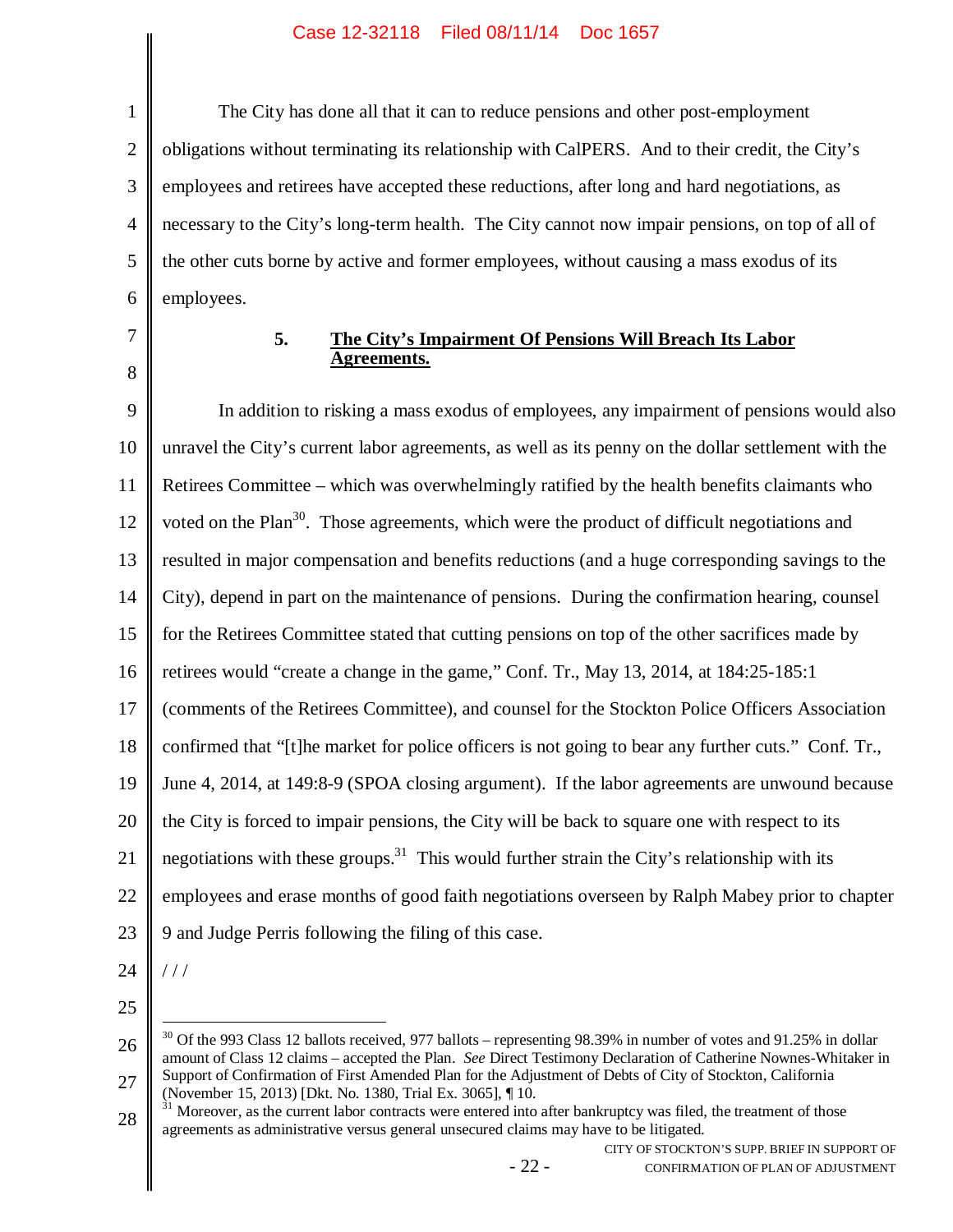1 2

### **B. The City's Plan Properly Classifies Pension Claims Separately From General Unsecured Claims.**

3 4 5 6 7 8 9 10 11 A potential ruling that pensions can be impaired would not render the Plan unconfirmable on account of its classification of claims. The underlying question is whether the City's classification of its unsecured pension claims separate from other general unsecured claims would still be appropriate in light of such a ruling. The answer to that question is an unqualified "yes." The City's decision to separately classify pension claims is based on concrete differences in the legal character of these claims and other unsecured claims and on the City's sound judgment that it cannot impair pensions without losing critical employees and threatening health and safety. Neither of those premises would be altered by a ruling that the City had the ability to impair pensions.

12 13 14 15 16 17 18 19 20 As discussed in detail in the City's earlier briefs, both debtors and bankruptcy courts are given significant discretion in the classification of claims under 11 U.S.C. § 1122, including the classification of unsecured claims. *See Steelcase Inc. v. Johnston (In re Johnston)*, 21 F.3d 323, 327 (9th Cir. 1993) ("bankruptcy court judges must have discretionary power in classifying claims under *§ 1122(a)*.") (emphasis in original); *In re Wabash Valley Power Ass'n*, 72 F.3d 1305, 1321 (7th Cir. 1995) (debtor has "considerable discretion" to classify claims, and may separately classify claims where significant differences exist between the legal rights of the holders that render the claims not substantially similar, if there are good business reasons to do so, or if the claimants have sufficiently different interests in the plan).

21 22 23 24 25 26 27 28 The Bankruptcy Appellate Panel for the Ninth Circuit has held that bankruptcy courts should apply a two-pronged analysis to determine whether the debtor has classified claims properly. *Wells Fargo Bank, N.A. v. Loop 76 (In re Loop 76, LLC)*, 465 B.R. 525, 537 (B.A.P. 9th Cir. 2012). First, the court must determine whether the claims are substantially similar. Dissimilar claims may not be classified in the same class, though similar claims are not necessarily required to be classified together. *See also Class Five Nev. Claimants v. Dow Corning Corp. (In re Dow Corning Corp.)*, 280 F.3d 648, 661 (6th Cir. 2002) (holding that bankruptcy courts may place similar claims in different classes because while section 1122(a)

- 23 -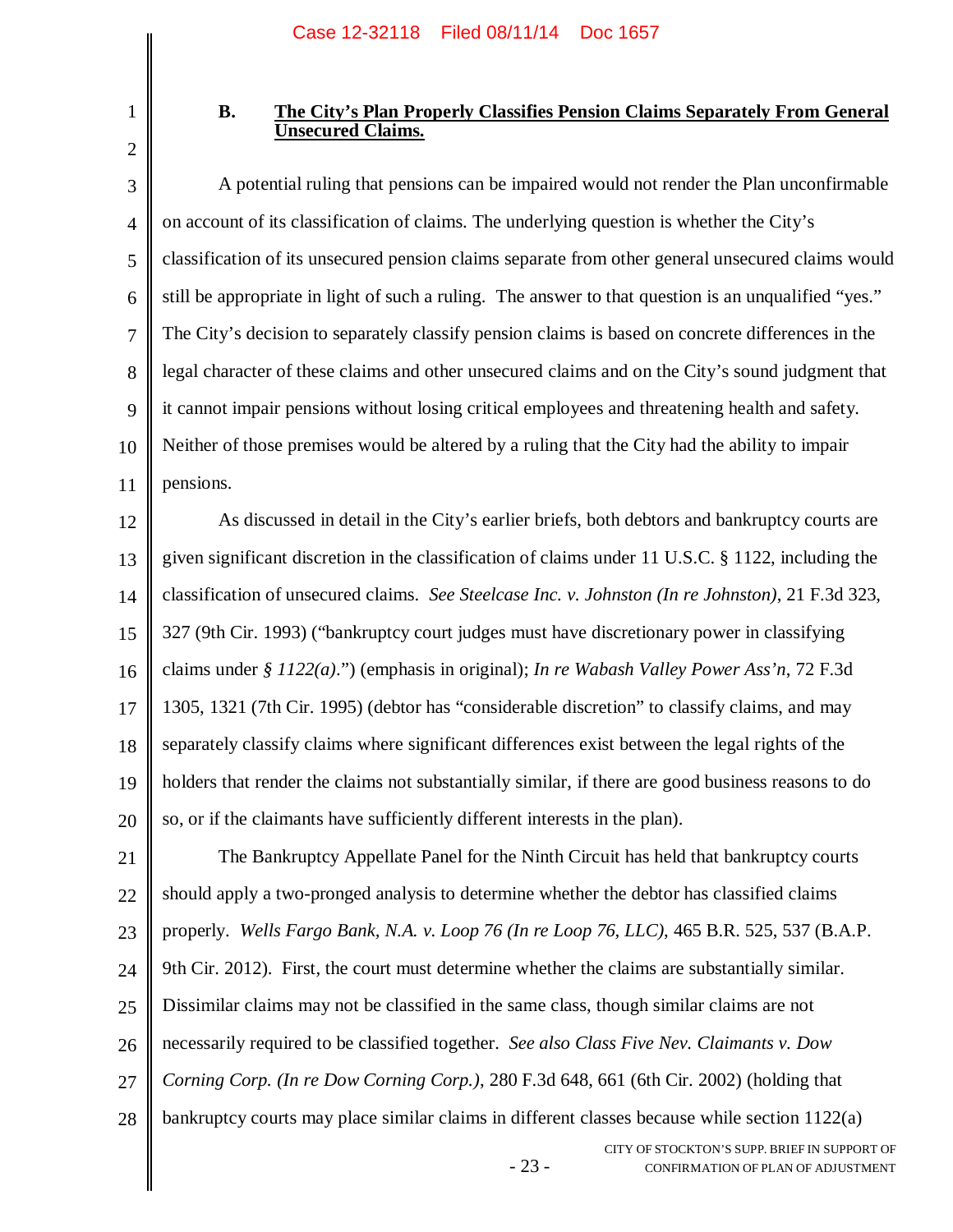| $\mathbf{1}$   | requires that a claim may only be placed in a particular class if it is substantially similar to the  |
|----------------|-------------------------------------------------------------------------------------------------------|
| $\overline{2}$ | other claims in that class, it does not require that all similar claims be placed within the same     |
| 3              | class). Second, if the claims are substantially similar, the debtor may classify them in different    |
| 4              | classes if it "can show that there is a business or economic justification for doing so." Id. at 536. |
| 5              | See also Barakat v. Life Ins. Co. of Va. (In re Barakat), 99 F.3d 1520, 1525 (9th Cir. 1996)          |
| 6              | (holding that similar claims may be placed in different classes so long as the separate               |
| $\tau$         | classification is not done solely to manipulate class voting); Steelcase, 21 F.3d at 328 (upholding   |
| 8              | separate classification of unsecured creditors "where the legal character of their claims is such as  |
| 9              | to accord them a status different from the other unsecured creditors.").                              |
| 10             | The Plan classifies pension claims separately from Franklin's unsecured claim, which is               |
| 11             | included in Class 12 along with the other General Unsecured Claims, including the Retiree Health      |
| 12             | Benefit Claims, the Leave Buyout Claims, the Claim filed by Michael A. Cobb and Other                 |
| 13             | Postpetition Claims. <sup>32</sup>                                                                    |
| 14             | Applying the first prong of the analysis set forth in <i>Loop</i> 76, the pension claims are not      |
| 15             | substantially similar to Franklin's unsecured claim. Indeed, above and beyond the fact that the       |
| 16             | City will struggle to survive if pension claims are impaired, there are fundamental differences       |
| 17             | between the pension claims and other unsecured claims. The City's obligations to CalPERS for          |
| 18             | the benefit of CalPERS Pension Plan Participants are of a distinctly different legal character than   |
| 19             | its obligations under the recharacterized lease back with Franklin. Specifically, in contrast to the  |
| 20             | lease back, through its contract with CalPERS, the City has elected to enter into a statutorily-      |
| 21             | created pension system that binds it to the provisions of the Public Employees' Retirement Law        |
| 22             | (Cal. Gov. Code § 20000 et seq.) (the "PERL"). Thus, the City's obligations to CalPERS are            |
| 23             | defined not only by the language of the CalPERS contract, but also by an extensive and complex        |
| 24             | state law. In addition, as is the case with the Pension Obligation Bonds Claims, restricted funds     |
| 25             |                                                                                                       |

26

27 <sup>32</sup> The City has also separately classified the Pension Obligation Bonds Claims based on: (1) the availability of certain restricted funds to pay a portion of the Pension Obligation Bonds Claims; (2) the settlement reached between the City and Assured Guaranty in light of potential litigation over the treatment of Pension Obligation Bonds Claims; and (3) the City's need for a continued lease at 400 East Main Street and the favorable lease acquired by virtue of the

<sup>28</sup> settlement. Because the treatment of the Pension Obligation Bonds Claims has been dealt with extensively in prior briefs, it will not be readdressed here.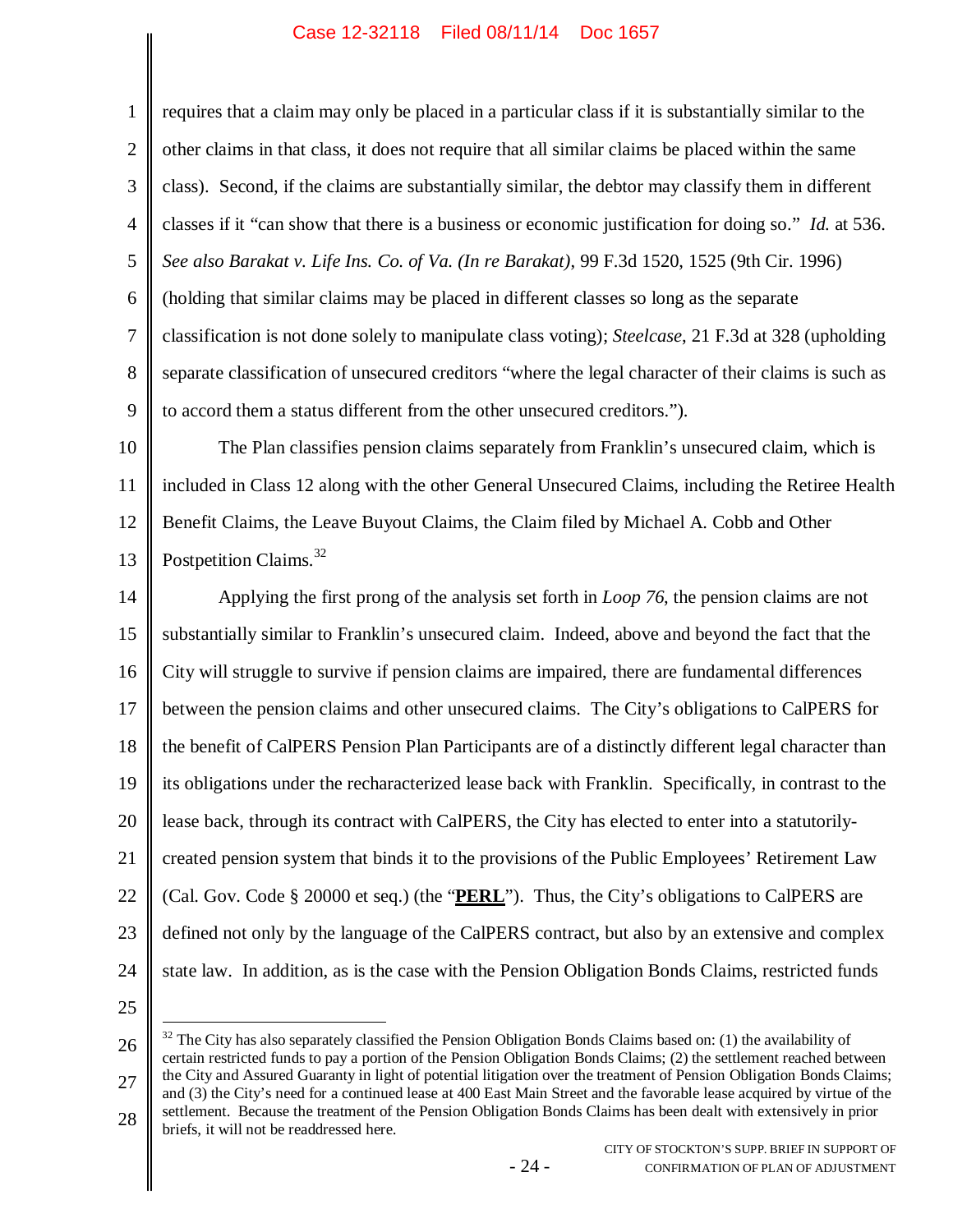1 2 are available to pay a portion of the City's pension claims, while they are not available to Franklin's claims.<sup>33</sup>

3 4 5 6 7 8 9 10 11 12 13 14 15 16 17 18 19 Turning to the second prong of the analysis set forth in *Loop 76*, even if the pension claims and Franklin's unsecured claim were substantially similar, the City may classify them separately as long as it can demonstrate that there is a business or economic justification for doing so. *In re Loop 76*, 465 B.R. at 536 ("The Code does not expressly state whether a plan must classify similar claims together."). As evidenced by the record and described in detail in this brief, there are indisputably sound bases for the City's decision to classify its pension claims separately from the other General Unsecured Creditors in Class 12. The City simply has no choice but to maintain its pensions in full. The City cannot impair its pensions and risk losing critical City employees in droves and cannot avail itself of a feasible, timely, and less costly pension alternative. Because the nature of the City's contract with CalPERS is such that impairing pensions would force a complete termination of the contract, the imposition of an immediate \$1.6 billion termination liability, and a 3-year exclusion from the CalPERS system, the City cannot just "take a little off the top" to pay other creditors. Without a feasible alternative, the City's treatment of its pension claims is an all-or-nothing decision. The City has already done what it could to indirectly reduce its pension obligations through staffing and compensation cuts, thereby freeing up money for other creditors. It cannot go further without threatening its longterm viability.

20 21 22 23 24 The classification scheme is in complete harmony with Ninth Circuit law. For example, in *Barakat*, the Ninth Circuit held that the bankruptcy court did not err in its decision to invalidate the debtor's separation of trade creditor claims from general unsecured claims because "'literally thousands of companies are available to provide the[] services of the trade creditors, thus none of the trade creditors were essential to Debtor's maintenance of the apartment building.'" *Barakat*,

25

26 27 <sup>33</sup> *See* Direct Testimony Declaration of Kenneth Dieker in Support of Confirmation of First Amended Plan for the Adjustment of Debts of City of Stockton, California (November 15, 2013) [Dkt. No. 1369, Trial Ex. 3047], ¶ 22 (explaining that the POBs "funded payment of pension benefits for City employees, including current and retired City employees whose compensation and benefits . . . were paid by monies from Restricted Funds" and that,

28 "[b]ecause approximately 17% of City's pension obligations may lawfully be funded by special fund revenue, such revenues may be used to pay 17% of the debt service obligations on the POBs")

CITY OF STOCKTON'S SUPP. BRIEF IN SUPPORT OF CONFIRMATION OF PLAN OF ADJUSTMENT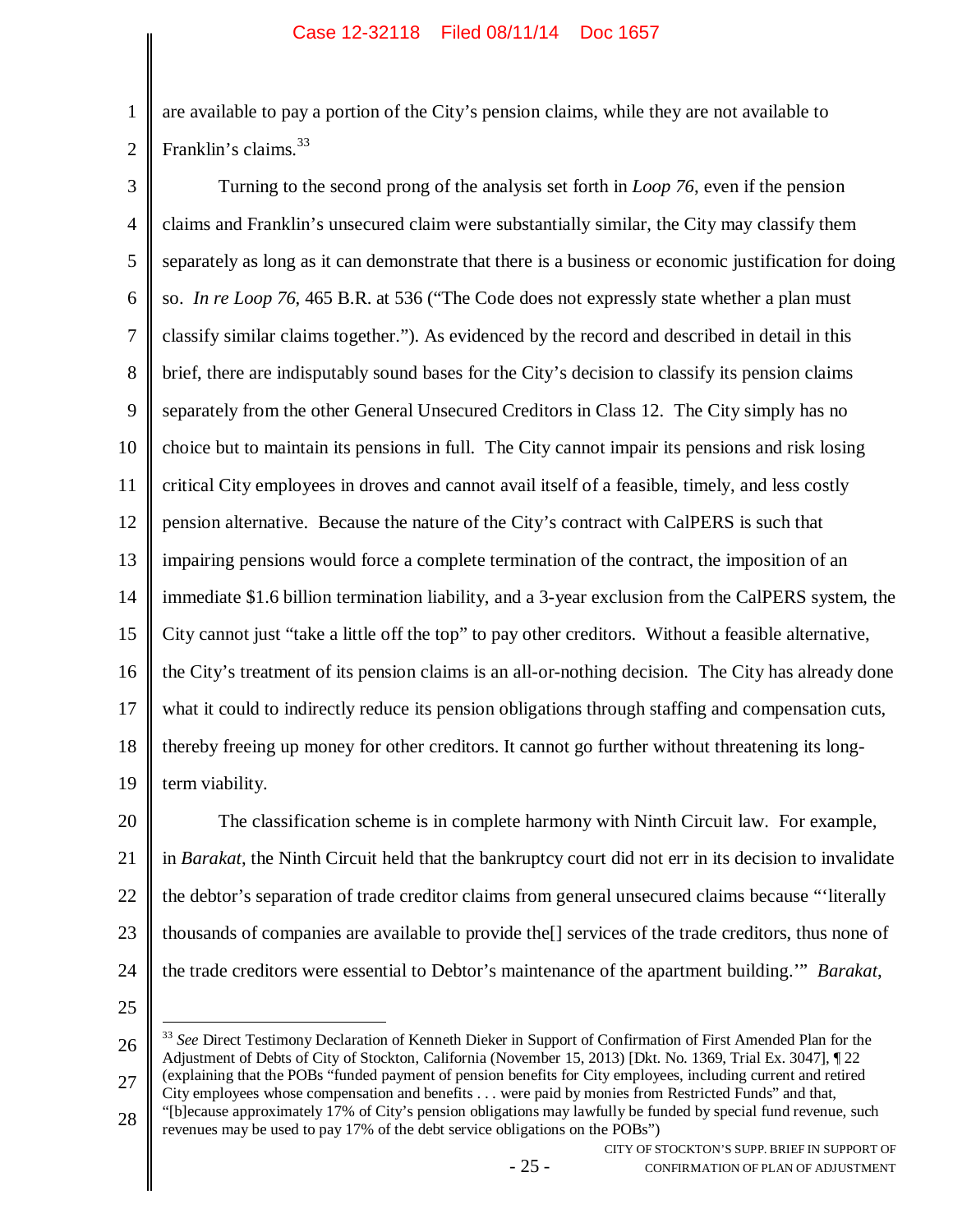1 2 99 F.3d at 1528. By contrast, here, it is essential that the City maintain its pensions in full for all of the reasons set forth above.

| 3              | Furthermore, in the event that Franklin argues that the Plan should not be confirmed                                                                           |
|----------------|----------------------------------------------------------------------------------------------------------------------------------------------------------------|
| $\overline{4}$ | because it subjects Franklin's claim to unfair discrimination, it should be noted that the unfair                                                              |
| 5              | discrimination standard applies only under section 1129(b) when a class has not accepted a plan.                                                               |
| 6              | Here, the claimants in Class 12 have voted to accept the plan by an overwhelming margin. See                                                                   |
| 7              | also In re Jersey City Medical Center, 817 F.2d 1055 (3d Cir. 1987) (court rejected dissenting                                                                 |
| 8              | creditor's contention that bankruptcy court erroneously confirmed chapter 9 debtor's plan on the                                                               |
| 9              | ground that disparate treatment of the dissenting creditor's class and the other general unsecured                                                             |
| 10             | creditors violated section 1129(b)). Here, Class 12 accepted the Plan, and the Plan was proposed                                                               |
| 11             | in good faith.                                                                                                                                                 |
| 12             | The City's business rationale for separately classifying its pension claims is unassailable.                                                                   |
| 13             | Both the nature of the claims and the potential consequences of their impairment distinguish these                                                             |
| 14             | claims from the other General Unsecured Claims in Class 12. Separate classification is therefore                                                               |
| 15             | entirely proper, and there is no reason that a ruling that pension claims can be impaired would                                                                |
| 16             | necessitate an alteration in the City's classification decisions. Whether or not impairment is a                                                               |
| 17             | legal option, the City's decision to separately classify and maintain its pensions is firmly based on                                                          |
| 18             | its sound business judgment.                                                                                                                                   |
| 19             | $\mathbf{C}$ .<br>The CalPERS Lien Applies Outside Of Bankruptcy, And Would Limit What<br>Creditors Could Expect To Receive If The City's Bankruptcy Case Were |
| 20             | Dismissed.                                                                                                                                                     |
| 21             | While the City takes no position on whether the CalPERS Lien is avoidable in a                                                                                 |
| 22             | bankruptcy case, the Court's discussion of that statutory lien implicates another element of the                                                               |
| 23             | confirmation process, namely the best interest of creditors test under Bankruptcy Code                                                                         |
| 24             | section $943(b)(7)$ . The proper interpretation and application of the best interest test has been                                                             |
| 25             | extensively briefed, and the City will not repeat its arguments here. However, it is worth noting                                                              |
| 26             | that under either party's theory, whether the Plan satisfies the best interests test depends at least in                                                       |
| 27             | part on how the City's creditors, including Franklin, would be treated outside of bankruptcy.                                                                  |
|                |                                                                                                                                                                |

- 26 -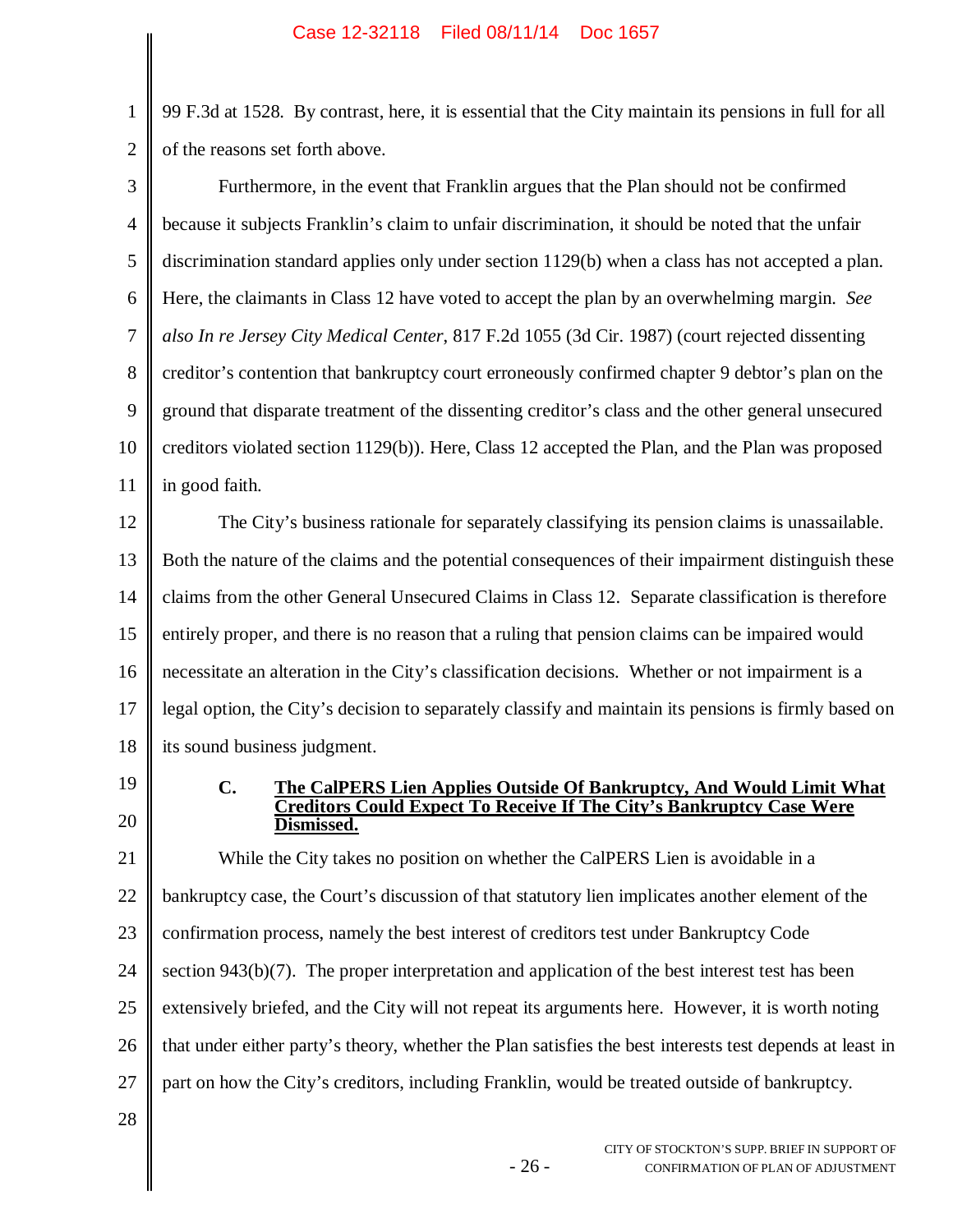1 2 3 4 5 6 7 8 9 10 11 12 The existence of the CalPERS Lien leaves no doubt but that the City's non-CalPERS creditors could only do worse in a classic "rush to the courthouse" scenario. Even if the Court were to hold that the CalPERS Lien was unenforceable in bankruptcy,  $34$  there is no reason to believe that the lien would not be valid under California law outside the bankruptcy context. As a result, outside of bankruptcy, the City would have no option other than to continue making its pension payments because not doing so would invite CalPERS to terminate the pension plan, which would result in the CalPERS Lien attaching to all of the City's assets to secure payment of the immediate \$1.6 billion termination liability. In that event, the claims of the City's other creditors would be subordinate to CalPERS, and creditors could expect to receive only whatever assets and income remained after CalPERS was paid. If the City lacked the funds to pay its current CalPERS obligation, the CalPERS Lien would effectively provide CalPERS the ability to dictate who and how much the City was permitted to pay.

13 14 15 16 17 18 Thus, despite its claims to the contrary, Franklin could not possibly hope to receive a greater recovery outside of bankruptcy than that provided in the Plan. Not only would Franklin be forced to compete with the City's other creditors for what few assets were left after CalPERS enforced its lien, but the CalPERS Lien would also trump Franklin's own security. This means that Franklin would not even be able to recover the approximately \$4 million of cash provided for its secured claim under the Plan.

19

# **III. CONCLUSION**

20 21 22 23 24 25 The City urges the Court to confirm the Plan and to do so as promptly as possible. During the two years of this bankruptcy case, businesses have been reluctant to invest in Stockton and the City has struggled with hiring and retaining personnel. Potential employees are hesitant to join the City so long as the future of the City's pensions is uncertain, while current employees eyeing transfers to other agencies wonder if they need to leave while they have the chance. Since the July 8 hearing, the City has received a deluge of calls from employees, pensioners, and labor

<sup>27</sup> 28  $34$  At the July 8 hearing, the Court raised the potential for the appointment of a trustee under 11 U.S.C. § 926 to pursue avoidance of the lien under Bankruptcy Code § 545. Because the City does not intend to impair pensions, the CalPERS Lien would not arise and the Court would not have to reach the issue of whether a trustee should be appointed to seek to set it aside.